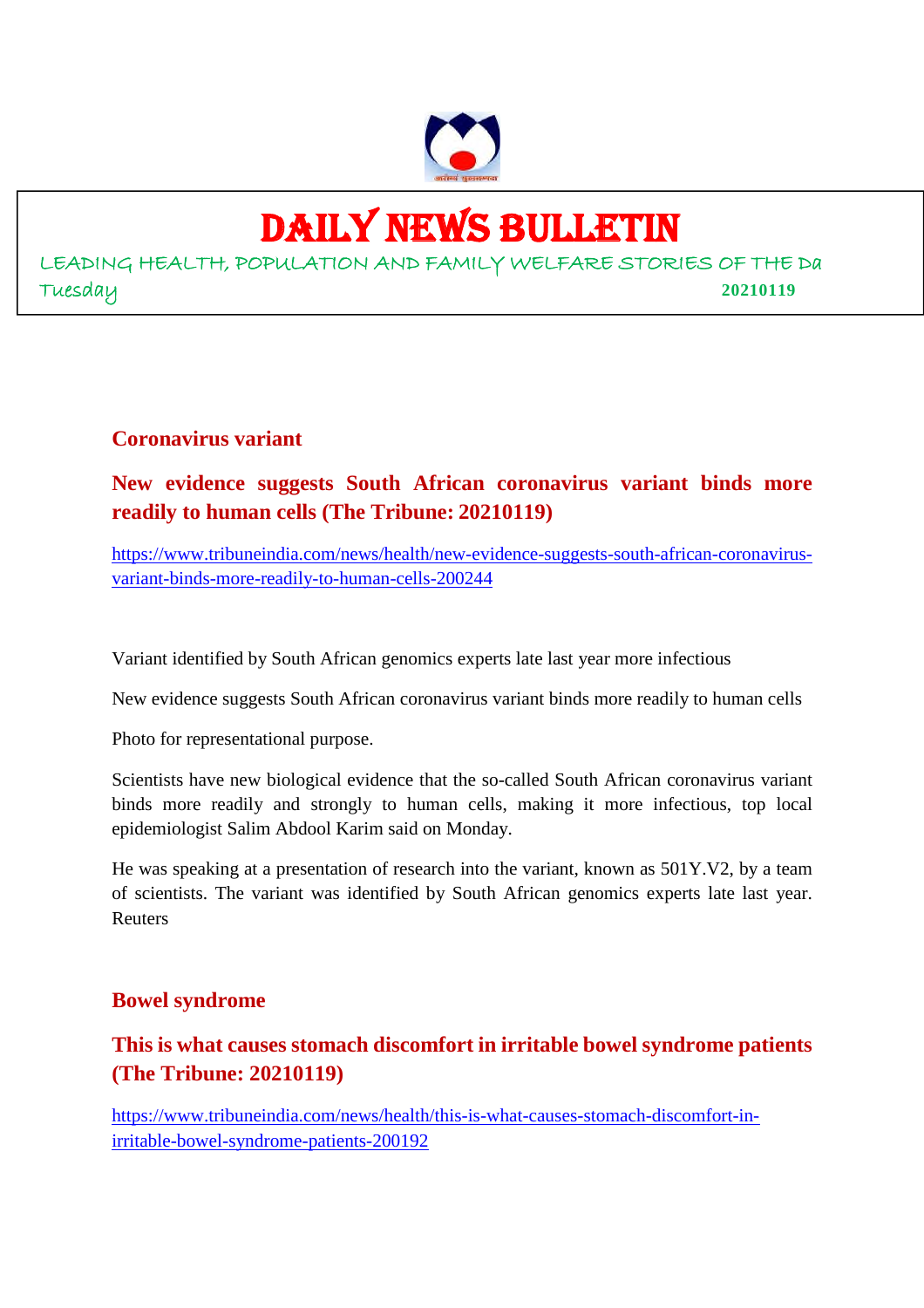Researchers have identified the biological mechanism that explains why some people experience abdominal pain when they eat certain foods.

According to the researchers, up to 20 per cent of the world's population suffers from the irritable bowel syndrome (IBS), which causes stomach pain or severe discomfort after eating.

The researchers revealed a mechanism that connects certain foods with activation of the cells that release histamine (called mast cells), and subsequent pain and discomfort.

"With these new insights, we provide further evidence that we are dealing with a real disease," said researcher Guy Boeckxstaens, Professor at Katholieke Universiteit Leuven in Belgium.

In a healthy intestine, the immune system does not react to foods, so the first step was to find out what might cause this tolerance to break down, according to the study published in the journal Nature.

Since people with IBS often report that their symptoms began after a gastrointestinal infection, such as food poisoning, the researchers started with the idea that an infection while a particular food is present in the gut might sensitise the immune system to that food.

They infected mice with a stomach bug, and at the same time fed them ovalbumin, a protein found in egg white that is commonly used in experiments as a model food antigen.

An antigen is any molecule that provokes an immune response. Once the infection cleared, the mice were given ovalbumin again, to see if their immune systems had become sensitised to it.

The results were affirmative -- the ovalbumin on its own provoked mast cell activation, histamine release, and digestive intolerance with increased abdominal pain. This was not the case in mice that had not been infected with the bug and received ovalbumin.

The researchers then went on to see if people with IBS reacted in the same way.

When food antigens associated with IBS (gluten, wheat, soy and cow milk) were injected into the intestine wall of 12 IBS patients, they produced localised immune reactions similar to that seen in the mice. No reaction was seen in healthy volunteers. IANS

#### **Vaccinate**

#### **Not right' to vaccinate young before old: WHO (The Tribune: 20210119)**

https://www.tribuneindia.com/news/health/not-right-to-vaccinate-young-before-old-who-200188

'Only 25 vaccine doses provided in a single poor country, while over 39 million doses administered in nearly 50 richer nations'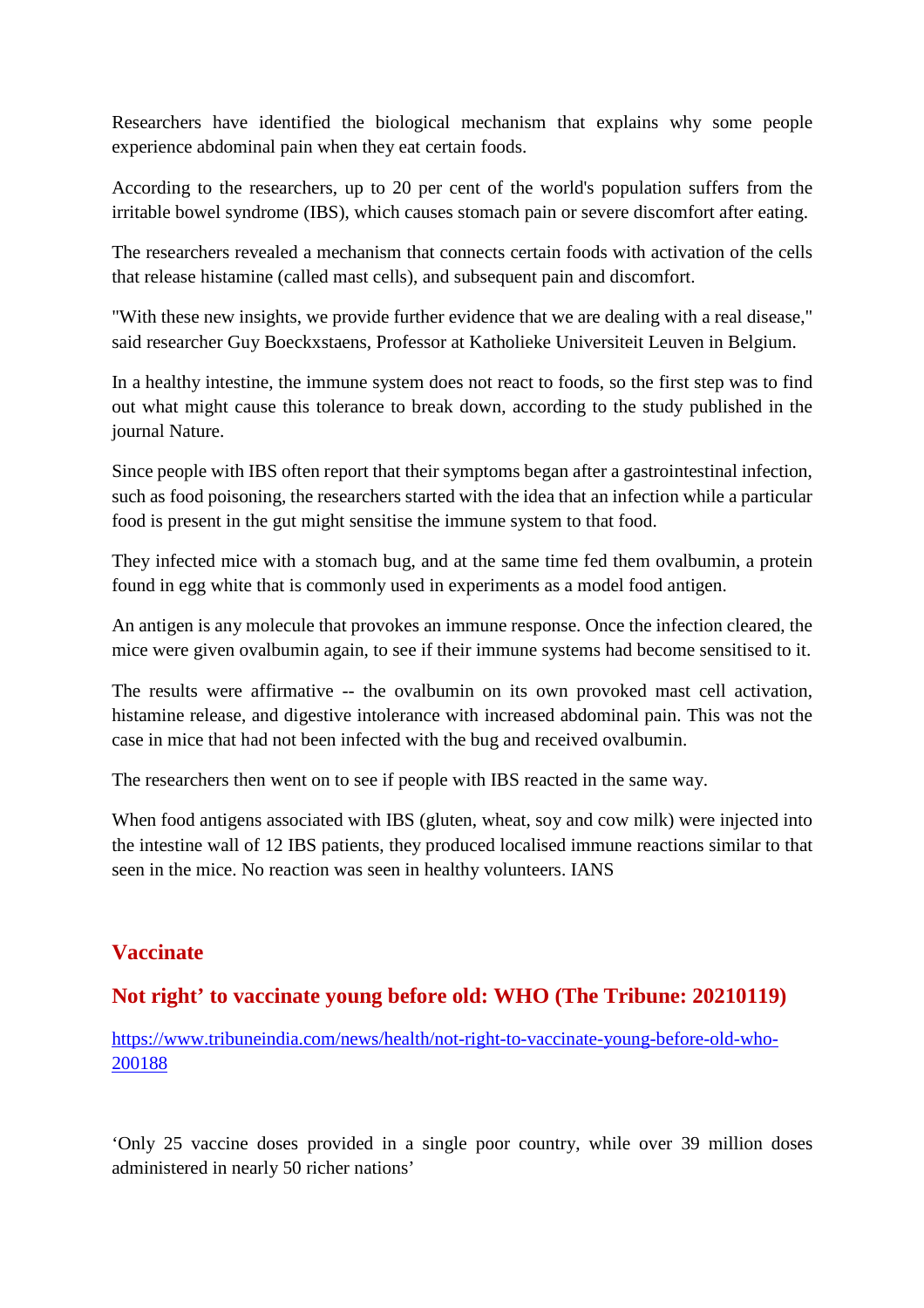The head of the World Health Organisation says it's "not right" that younger, healthier adults in rich countries get vaccinated against COVID-19 before older people in poorer countries.

Director-General Tedros Adhanom Ghebreyesus kicked off WHOs week-long executive board meeting—virtually from its headquarters in Geneva—on Monday by lamenting that only 25 vaccine doses have been provided in a single poor country, while over 39 million doses have been administered in nearly 50 richer nations.

"Just 25 doses have been given in one lowest income country—not 25 million, not 25,000 - just 25. I need to be blunt," Tedros said. He did not specify the country.

Tedros, an Ethiopian who goes by his first name, nonetheless hailed the scientific achievement behind rolling out vaccines less than a year after the pandemic erupted in China, where a WHObacked team has now been deployed to look into origins of the coronavirus.

"Vaccines are the shot in the arm we all need, literally and figuratively," he said.

"But we now face the real danger that even as vaccines bring hope to some, they become another brick in the wall of inequality between the worlds of the world's haves and have-nots." In some of his toughest public words yet against vaccine makers, Tedros again criticised "bilateral deals" between drug companies and countries that hurt the ability of the WHObacked COVAX program that aims to get vaccines to all countries based on need.

"Most manufacturers have prioritised regulatory approval in rich countries, where the profits are highest, rather than submitting" data to WHO, he said, so it can approve vaccines for wider use. AP

#### **Mental Health**

#### **Peer support may be more beneficial to teens with anxiety (The Tribune: 20210119)**

https://www.tribuneindia.com/news/health/peer-support-may-be-more-beneficial-to-teenswith-anxiety-200166

Suicide is the second leading cause of death among teens.

Peer support may be more beneficial to teens with anxiety

One in three parents strongly support schools having mental health programmes like peer support leaders, a new poll suggests.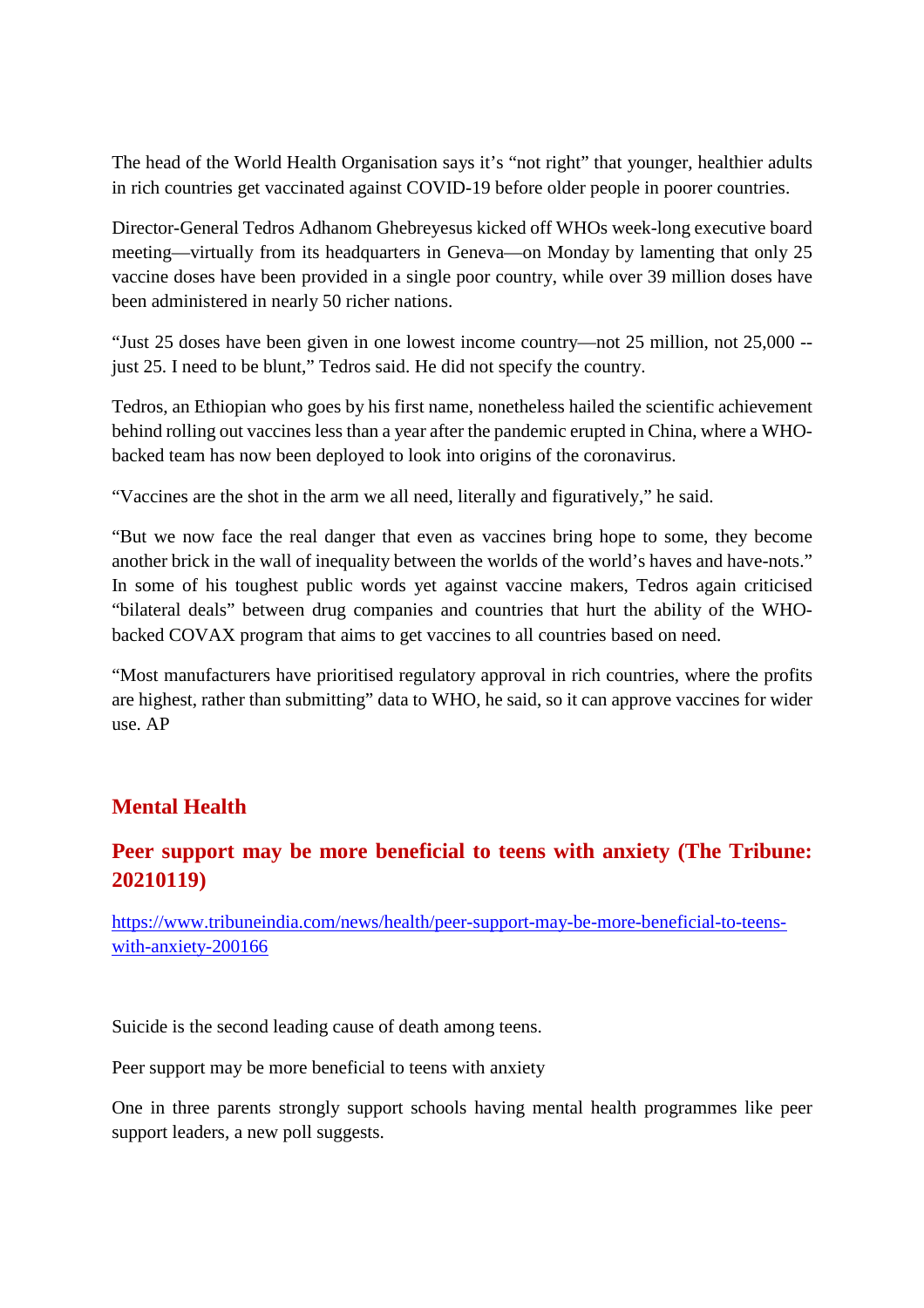One in three parents strongly support schools having mental health programmes like peer support leaders, a new poll suggests.

The poll indicates that an estimated one in five teenagers has symptoms of a mental health disorder such as depression or anxiety and suicide is the second leading cause of death among teens.

But the first person a teen confides in may not always be an adult—they may prefer to talk to another teen.

"Peers may provide valuable support for fellow teens struggling with emotional issues because they can relate to each other," Sarah Clark from the University of Michigan in the US, said in a statement.

"Some teens may worry that their parents will overreact or not understand what they are going through. Teachers and school counsellors may also have limited time to talk with students in the middle of other responsibilities," Clark added.

According to the C.S. Mott Children's Hospital National Poll on Children's Health at Michigan Medicine, three-quarters of parents in a new national poll think peers better understand teen challenges, compared to teachers or counsellors in the school.

The majority also agree that peer support leaders at school would encourage more teens to talk with someone about their mental health problems.

The poll found that 38 per cent believe if their own teen was struggling with a mental health problem, their teen would likely talk to a peer support leader and 41 per cent of parents say it's possible their teen would take advantage of this option.

Another 21 per cent said it's unlikely their child would seek support from a peer mentor.

The nationally representative poll report included responses from 1,000 parents of teens aged between 13-18 about their views on programmes like peer support leaders.—IANS

#### **WHO**

#### **World is on the brink of a 'catastrophic moral failure' on vaccines: WHO chief (The Tribune: 20210119**

https://www.tribuneindia.com/news/health/world-is-on-the-brink-of-a-catastrophic-moralfailure-on-vaccines-who-chief-200161

"Ultimately these actions will only prolong the pandemic."

World is on the brink of a 'catastrophic moral failure' on vaccines: WHO chief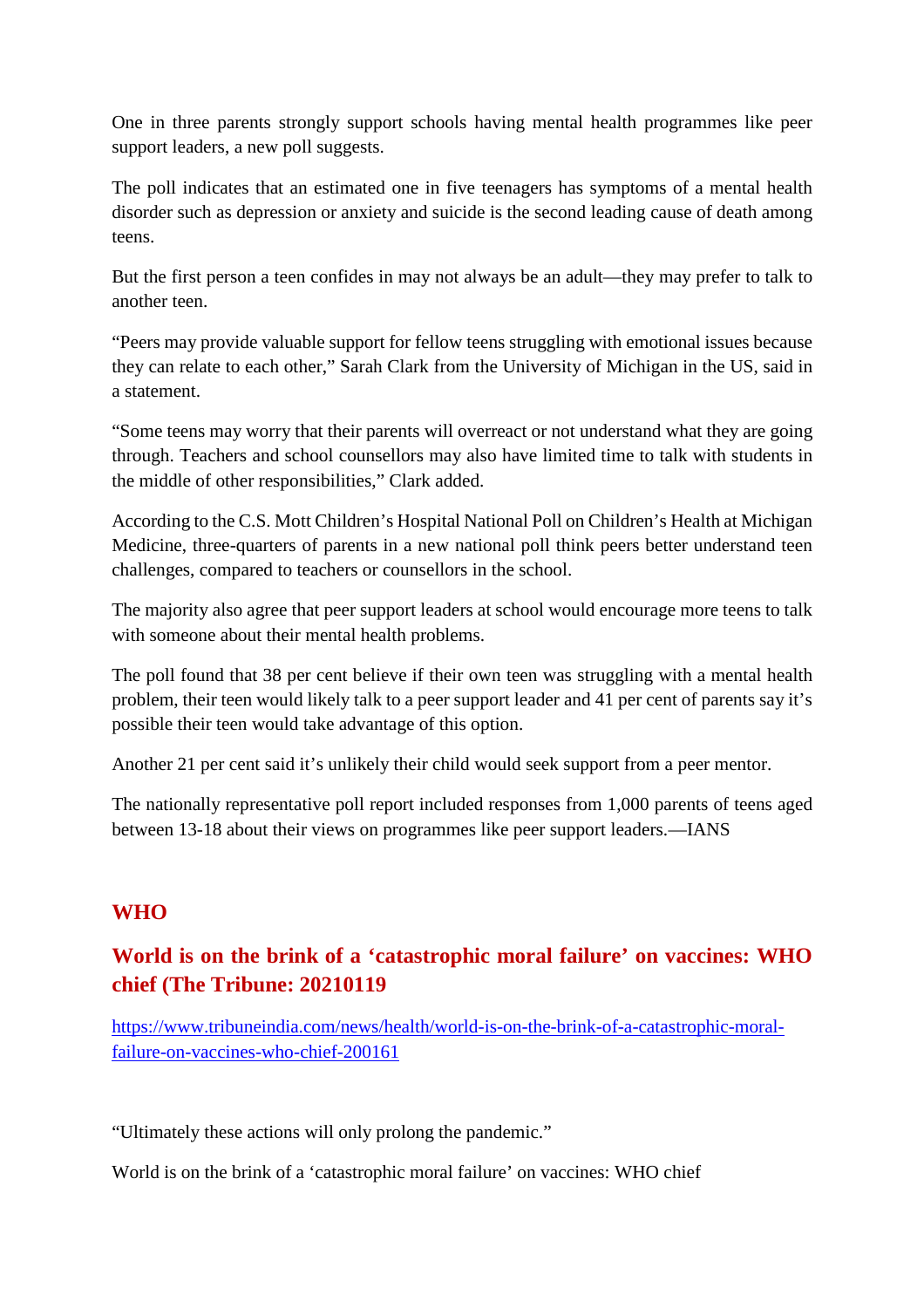Image only for representational purposes

The head of the World Health Organization said on Monday that the world was on the brink of a "catastrophic moral failure" on distributing COVID-19 vaccines, urging countries and manufacturers to share doses more fairly around the world.

WHO Director-General Tedros Adhanom Ghebreyesus said the prospects for equitable distribution are at "serious risk" just as its vaccine-sharing scheme COVAX aims to start distributing inoculations next month.

He noted 44 bilateral deals were signed last year and at least 12 have already been signed this year.

"This could delay COVAX deliveries and create exactly the scenario COVAX was designed to avoid, with hoarding, a chaotic market, an uncoordinated response, and continued social and economic disruption," he said.

Such a "me-first approach" left the world's poorest and most vulnerable at risk, he said at the opening of the body's annual Executive Board meeting in virtual format.

"Ultimately these actions will only prolong the pandemic." The global scramble for shots has intensified as more infectious virus variants circulate.

Tedros cited as an example of inequality that more than 39 million doses of vaccine have been administered in 49 higher-income countries whereas just 25 doses had been given in one poor country.— Reuters

#### **Food and Nutrition**

#### **Study suggests children's weight likely not affected by proximity to fast food restaurant (The Tribune: 20210119)**

https://www.tribuneindia.com/news/health/study-suggests-childrens-weight-likely-notaffected-by-proximity-to-fast-food-restaurant-199745

Obese children are also more likely to become obese adults and suffer associated health problems

Study suggests children's weight likely not affected by proximity to fast food restaurant

Photo for representation only. — File photo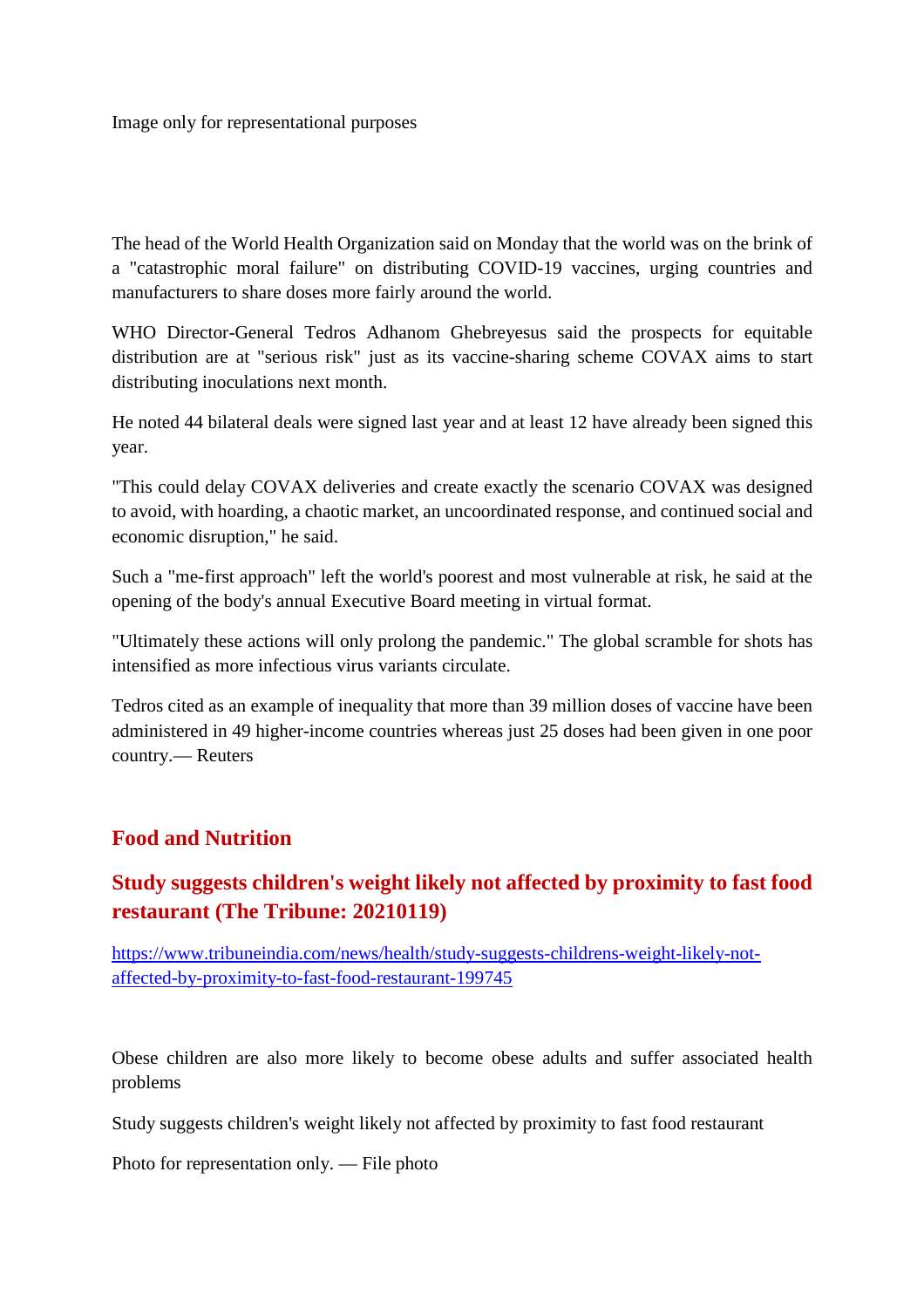The availability of fast-food restaurants on the route between children's houses and their schools does not affect children's weight, suggest the findings of a novel study.

Reducing the rate of childhood obesity is a top public health priority in the United States where obesity rates are 18.4 per cent for those ages 6-11 and 20.6 per cent for those ages 12-19. Childhood obesity is a documented risk-factor for negative physical and mental health outcomes.

Obese children are also more likely to become obese adults and suffer associated health problems.

Researchers have proposed that the accessibility of affordable healthy food options may be an important determinant of childhood weight. Many public health figures are concerned about the role of fast-food restaurants on food consumption and resulting in obesity in children.

Local governments in the United States have the power to influence children's food options through the zoning process. Several cities, including Austin, Texas, and New York, have considered banning fast-food restaurants near schools.

This article investigates the effect of fast-food availability on childhood weight outcomes by gender, race, and location.

The researchers used a novel identification strategy based on changes in fast food exposure along the route between home and school that occur as students progress through the public school system and transition to different types of schools, e.g., from elementary schools to intermediate schools or from intermediate schools to high schools.

Researchers here used Arkansas student Body Mass Index, collected from 2004 to 2010, and matched it to home and school address through annual school registration records. Home address was used to geocode the location of student residences.

The researchers identified fast-food restaurants on the route between children's houses and their schools. Fast food restaurants included the major hamburger chains and drive-in restaurants (eg McDonald's, Burger King, Wendy's), dairy stores with large fast-food menus (eg Dairy Queen), take-out pizza establishments, quick-service taco places (eg Taco Bell). Sandwich delicatessens (eg Subway, Quiznos), and fried chicken restaurants (eg KFC, Chick-Fil-A).

The researchers excluded speciality stores such as ice-cream parlours not selling other fast foods (eg Baskin-Robbins), coffee shops (eg Starbucks), and doughnut shops (eg Krispy Kream).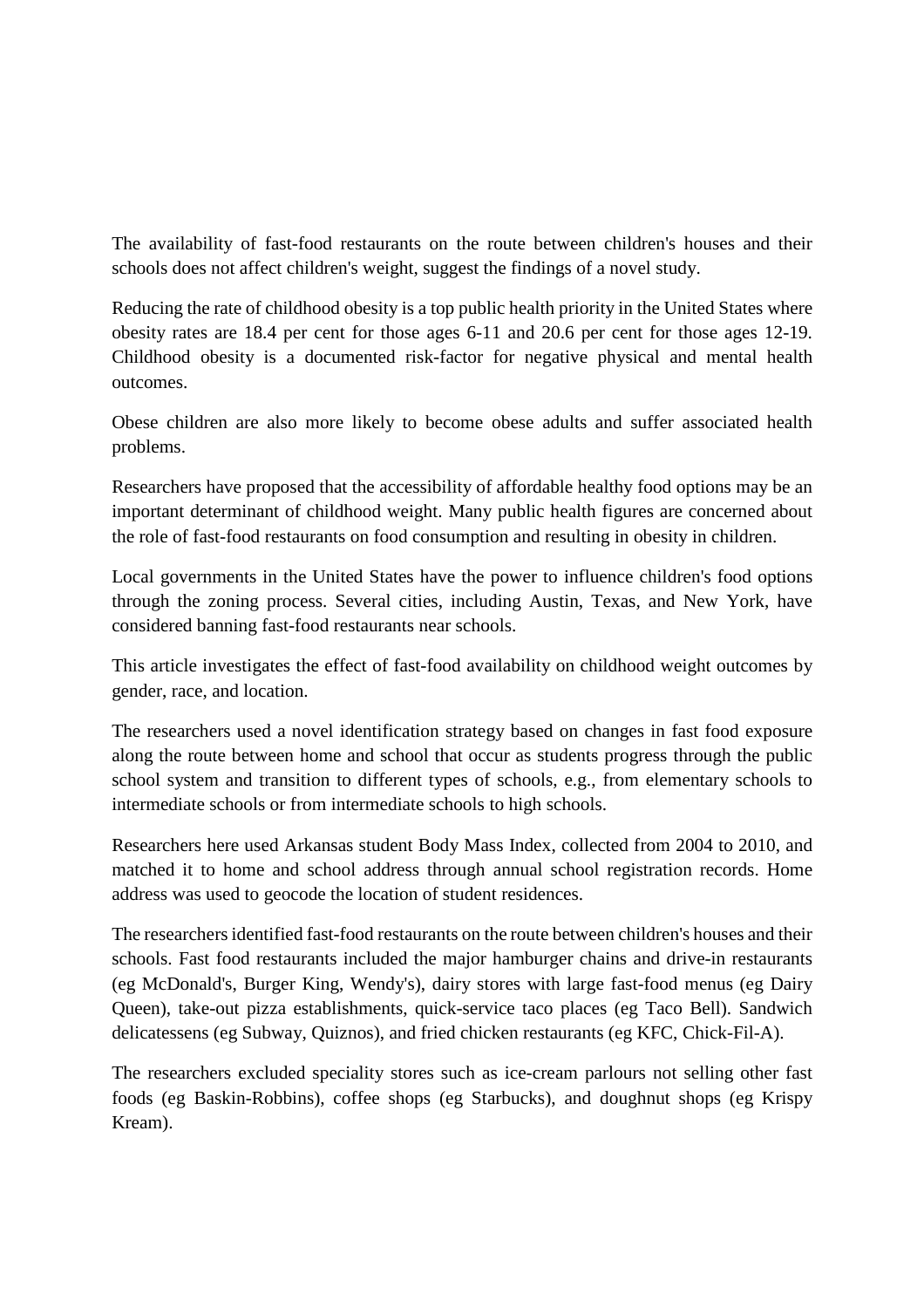Using a radius of a one-half mile to define exposure near home and school, the mean total exposure level is 3.34 restaurants.

The majority of children in the sample had zero exposure within 0.5 miles of home (69.6 per cent). In contrast, 45.2 per cent of children have at least one fast-food restaurant located within 0.5 miles of their school.

Researchers then measured changes in fast-food exposure as students changed schools as a result of a natural progression through the school system over time, for example, the change from elementary school to junior high school, and thus had different exposure to fast-food restaurants.

#### **Jabs hit hesitancy hurdle**

#### **Average turnout less than 50% at vaccine sessions as recipients get cold feet; glitches in app hamper drive (Hindustan Times: 20210119)**

https://epaper.hindustantimes.com/Home/ArticleView

New Delhi : In the three days since coronavirus vaccinations began in India, roughly 50 people have been given doses per session –half of the 100 on average expected by the government, data released by the Union health ministry showed on Monday, as reports poured in of people being reluctant to come forward to take the jab.

The government said that between Saturday morning and 5pm on Monday, 381,305 people were given doses in 7,704 sessions. Some health workers across the country, who are first in line to get doses, either did not turn up for their appointments, or outages in the digital platform to manage their records meant they were not informed.

The Union government has advised states to call and administer doses to 100 people on average during each session. According to figures collated by HT from across India, the total number of vaccinations by the end of Monday was 429,409.

The turnout dipped from 4,319 on Saturday to 3,593 on Monday (there were no immunisations on Sunday) in the national capital. At the All India Institute of Medical Sciences (AIIMS) in Delhi, only eight people were vaccinated on Monday, an official said, while asking not to be named.

Officials said concerns over the vaccines' safety appear to have deterred many people. "Initially, health care workers were very keen to get the vaccine. But then because of the infodemic, because of things doing the rounds on social media, because of side effects being highlighted more than what they were, it created a lot of anxiety not only among healthcare workers but also in public at large," said Dr Randeep Guleria, the director of All India Institute of Medical Sciences (AIIMS), in an interview to HT on Monday.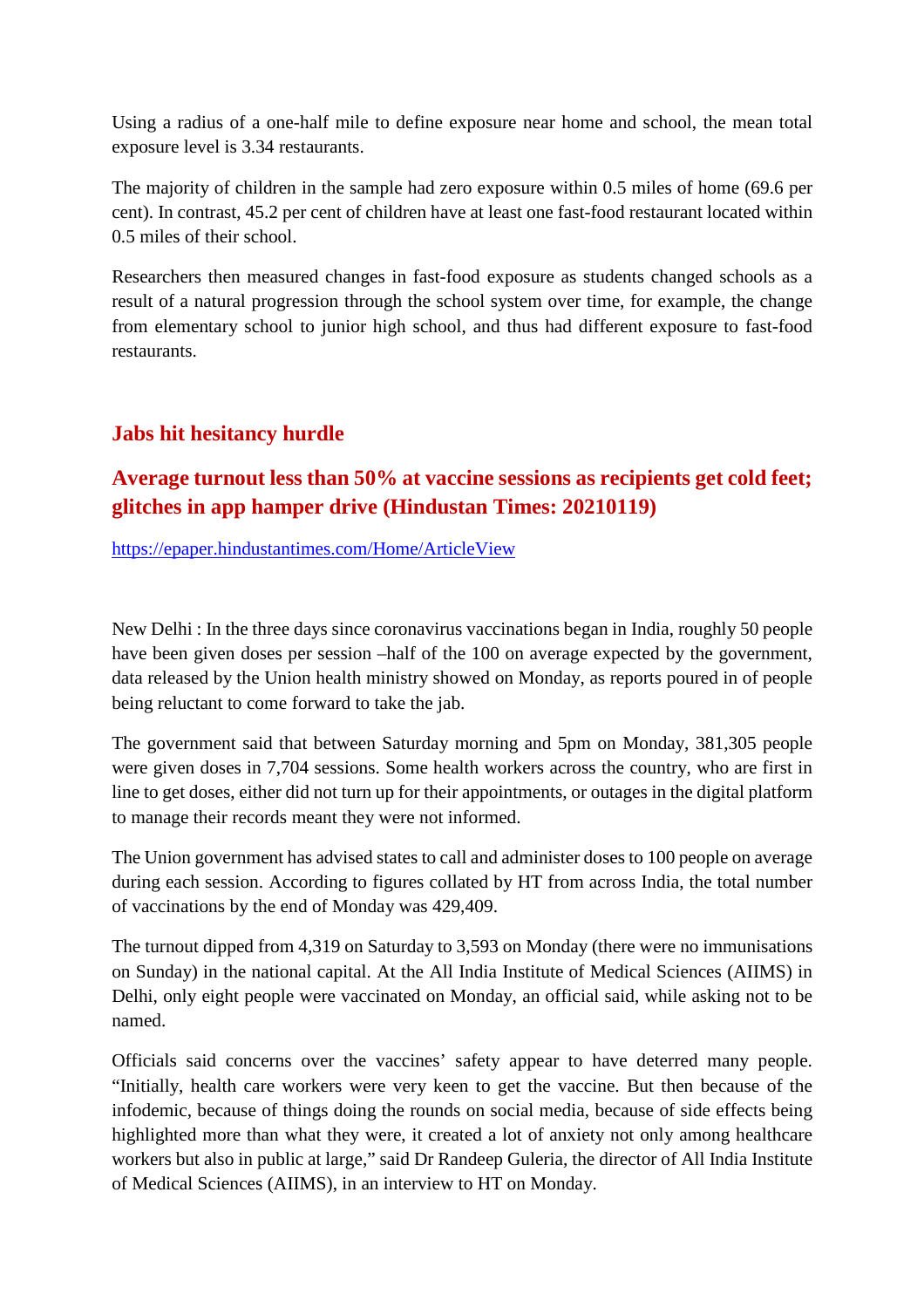Hesitancy was reported among some beneficiaries in the run-up to the January 16 launch of the vaccination drive. Groups of doctors said they were apprehensive or would not prefer to get doses of Covaxin, the vaccine made by Hyderabad-based Bharat Biotech. This dose has not yet been tested entirely in Phase 3 trials, and the manufacturers don't know how effective it is in preventing Covid-19. The other vaccine, Covishield, developed by Oxford-AstraZeneca and manufactured by Serum Institute of India, has proved its efficacy in human trials.

Two interns at Delhi's RML Hospital, who asked not to be identified, said they were aware they could walk in and get the shots on Monday, but expressed concerns over lack of long-term data.

In UP, the state government issued a notice to a government hospital in Kanpur where only 40 people were given doses on Saturday. The state is carrying out immunisations only two days a week, Thursday and Friday from this week onwards.

The problem, as suggested by Guleria, appears to have been made worse by reports of some adverse reactions. Manohar Aghnani, additional secretary in the Union health ministry, said 580 cases of adverse effect following immunisation (AEFI) were reported in the three days.

The Union health ministry has said that most AEFIs have been mild, with symptoms such as pain at injection site, nausea and mild fever. Of the 580 – who represent just 0.15% of those vaccinated – seven required hospitalisations. For of these people were still under admission.

Experts said that these numbers were much below the thresholds for anything that should be worrying and that the risks outweigh the benefits of immunisation. "Acceptable level of AEFI would ideally be zero, but that is not the case. I think it is around 0.2% and yet we are focussing on that and not the 99.8% benefit," said Dr Shahid Jameel, former CEO of Wellcome Trust/DBT India Alliance.

Officials also reported glitches in the Co-WIN mobile application that vaccinators use to create lists of who will be given doses during a particular session and record their status. "The portal is crashing intermittently, leading to delays. It happened on Saturday and today as well," said Dr Vidyapati Chaudhary, principal of the Patna Medical College Hospital. "We are not getting the names of beneficiaries on time. As a result, we are unable to contact them telephonically. Some beneficiaries have complained that they did not receive any intimation about their vaccination. Sometimes, midway through the exercise, names of beneficiaries also disappear from the portal."

Similar problems were reported in Delhi, where hospitals allowed health care workers at their facilities to walk in for doses. Their details, an official at one of these centres said while asking not to be named, will be uploaded later.

The problem was such that Maharashtra suspended the vaccination drive on Saturday after only less than 2,000 people were vaccinated across the state.

A Union health ministry official said glitches in the app were being rectified. "Almost 90% glitches have been addressed. Speed has improved. Session creation and planning has been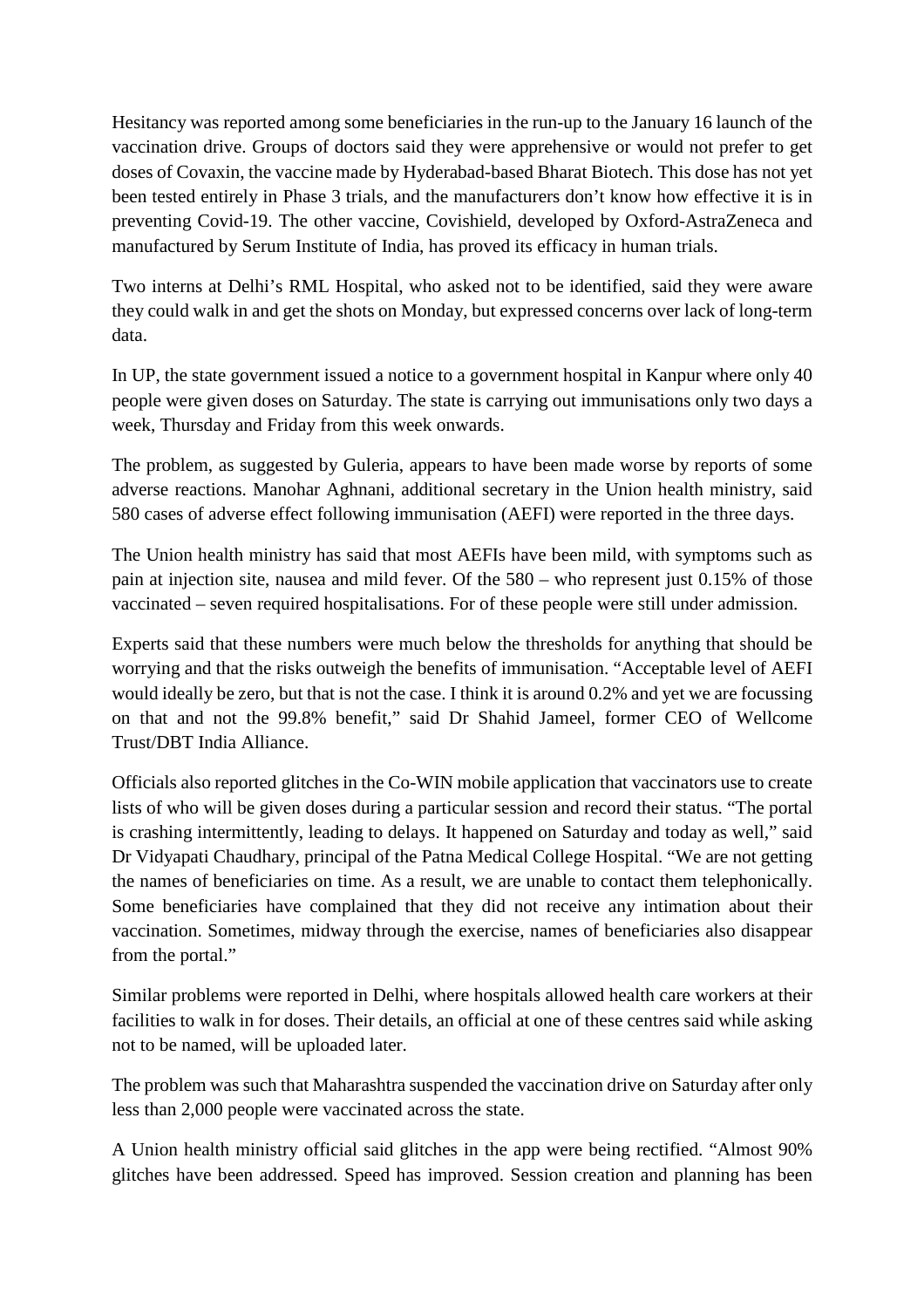made more flexible. A lot of the "glitches" are also because of varying degrees of IT awareness of vaccinators," said this person, asking not to be named.

Experts believe vaccine hesitancy may be a bigger challenge in accelerating the drive. "Vaccine hesitancy had a major role to play when it came to the low vaccination rate on Saturday. Many people were comparing the two vaccines, many people wanted to wait and see what happens, and others wondered whether they needed it, having recovered from the infection recently. When people were asked to sign the consent forms, that too led to a lot of anxiety," said Dr Suneela Garg, professor of community medicine at Maulana Azad Medical College.

Recipients who were given Covaxin were required to sign consent sheet that is typically given to people participating in clinical trials – technically, the Bharat Biotech vaccine has been approved under "the clinical trial route", as per the regulators' decision on January 3.

#### **Health Care Services**

#### **Vaccine turnout drops to 44% on Day 2, just 8 given shots at AIIMS (Hindustan Times: 20210119)**

https://epaper.hindustantimes.com/Home/ArticleView

Health care workers of Kalawati Saran Hospital waiting at the observation area after being vaccinated against Covid-19 on Monday. Amal KS/HT PHOTO

Only 3,598 health-care workers – about 44.2% of those selected to be inoculated on Monday- - turned up for the Covid-19 vaccination drive, registering a drop of nine percentage points from the Day One (Saturday) of the immunisation campaign in the city, while only eight people were administered the jabs at the All India Institute of Medical Sciences on the day.

The data shared by the government showed that on the second day of the drive, conducted between 9am and 5pm Monday, a total 8,136 health-care workers were to be inoculated, but only 3,598 actually got the jabs. The remaining days for Covid-19 vaccination this week are Tuesday, Thursday and Saturday.

Adverse events following immunisation (AEFI) were reported in 26 beneficiaries (0.72%). Two of them were categorised as "severe" with one beneficiary in east Delhi's Lal Bahadur Shastri hospital requiring hospitalisation.

On Saturday, the first day of the drive, a total of 4,319 (53.3%) of the 8,117 selected healthcare workers received the Covid-19 vaccine in Delhi. There were 52 AEFI cases on Day One, with one hospitalisation at the All India Institute of Medical Sciences (AIIMS).

If looked at vaccine-wise, the AEFI cases on Monday were from Covishield doses, which are being used as the primary vaccine in Delhi and are being administered in 75 of 81 centres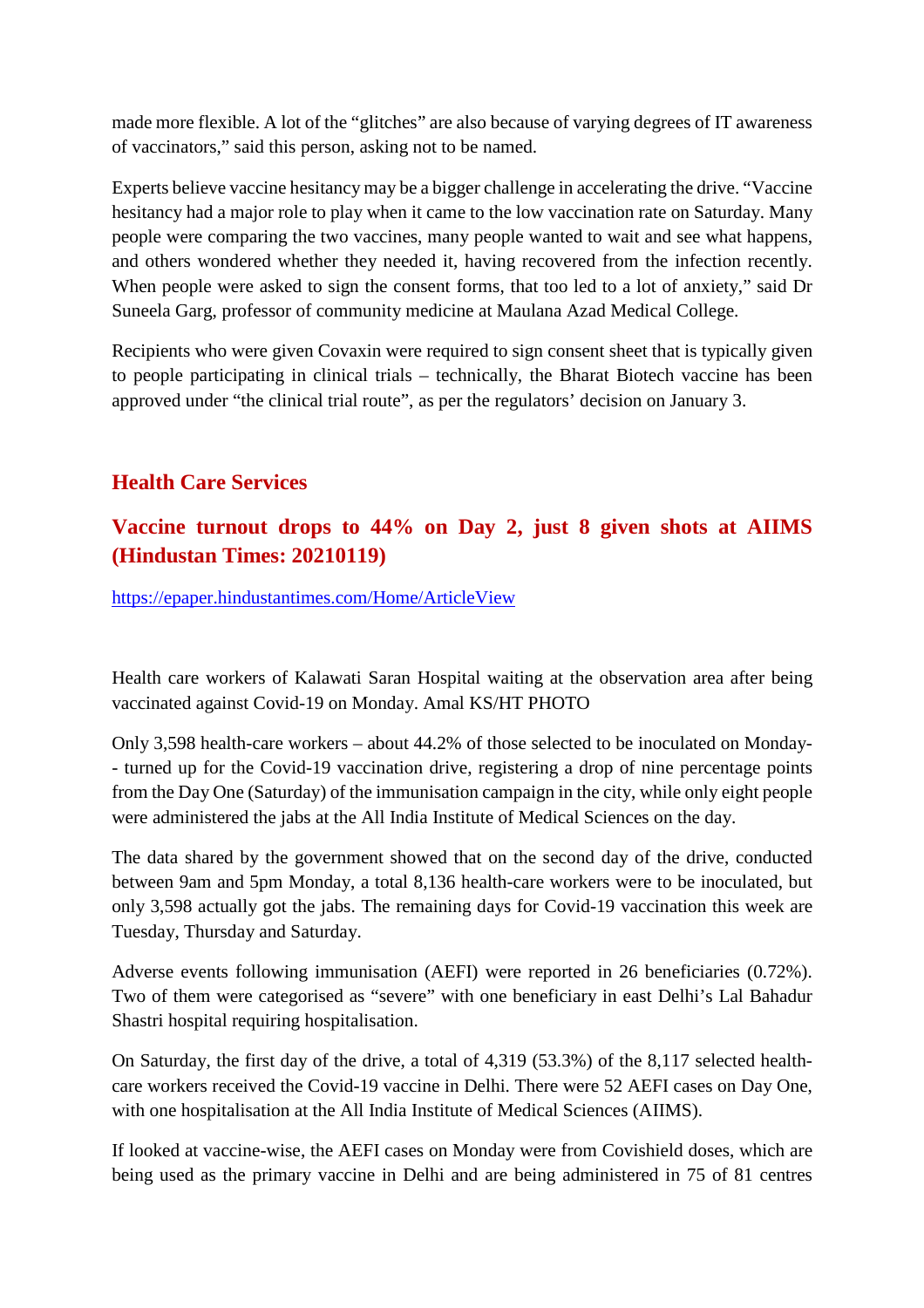across the city. The turnout for the Covishield vaccine was 44.5% on Monday, whereas that for Covaxin was 40%, according to the data provided by the government.

Apart from the general vaccine hesitancy, senior government officials attributed the low turnout to glitches in the Covid Vaccine Intelligence Network (Co-Win) app, which they said failed to send out text messages (SMSes) to a majority of the beneficiaries selected at random by the app.

A Delhi government spokesperson did not comment on the reasons for the low turnout on Day Two.

Of 11 districts in Delhi, the highest turnout (55%) was in east Delhi, where 273 of 500 selected beneficiaries were vaccinated. This is quite lower than the highest turnout of 71.44% reported in the south district on Saturday.

The second-highest turnout on Day Two (Monday) was in the south-east district where 420 (53%) of the 800 health-care workers were given the first dose. The Shahdara district vaccinated 163 (27%) of a total registered group of 600 persons -- the lowest among the 11 districts.

Senior health officials said the low turnout was also because of glitches in the Co-Win app because of which at least two vaccination centres – Ram Manohar Lohia (RML) hospital and Lady Hardinge Medical College – were forced to allow beneficiaries on a "walk-in" basis.

"There were login issues with the Co-Win app. Other than that, the app is still not sending SMSes to all beneficiaries it randomly selects each day for the vaccination. Hence, fewer health-care workers were turning up. After we communicated the problem to the district administration, they allowed us to accept health-care workers on a walk-in basis. As a result, the number of vaccinations improved at our hospital on Monday compared to Saturday," said a senior official at Lady Hardinge Medical College. The number who got the jab increased from 26 on Saturday to 76 on Monday at the hospital.

Similarly, RML vaccinated 69 health-care workers on Monday, compared to 31 on Day One.

Dr Ravinder Pal Dhingra, the nodal officer of Chacha Nehru Bal Chikitsalaya in east Delhi said their staff are personally calling all selected beneficiaries to inform them about their turn.

"The auto-generated text message system is still not in place properly. Our staff members have to divide the 100 numbers among themselves and call each one on each immunisation day," he said.

Dhingra said there is also a hesitancy among senior health -care workers to get the shot.

"Those who are close to 50 years and have co-morbidities are showing reluctance to get the jabs. Some with co-morbidities have expressed fears that the vaccine could worsen their condition. So, we have now appointed a dedicated counsellor who is talking to such people and clearing their doubts and dispelling myths and rumours," he said.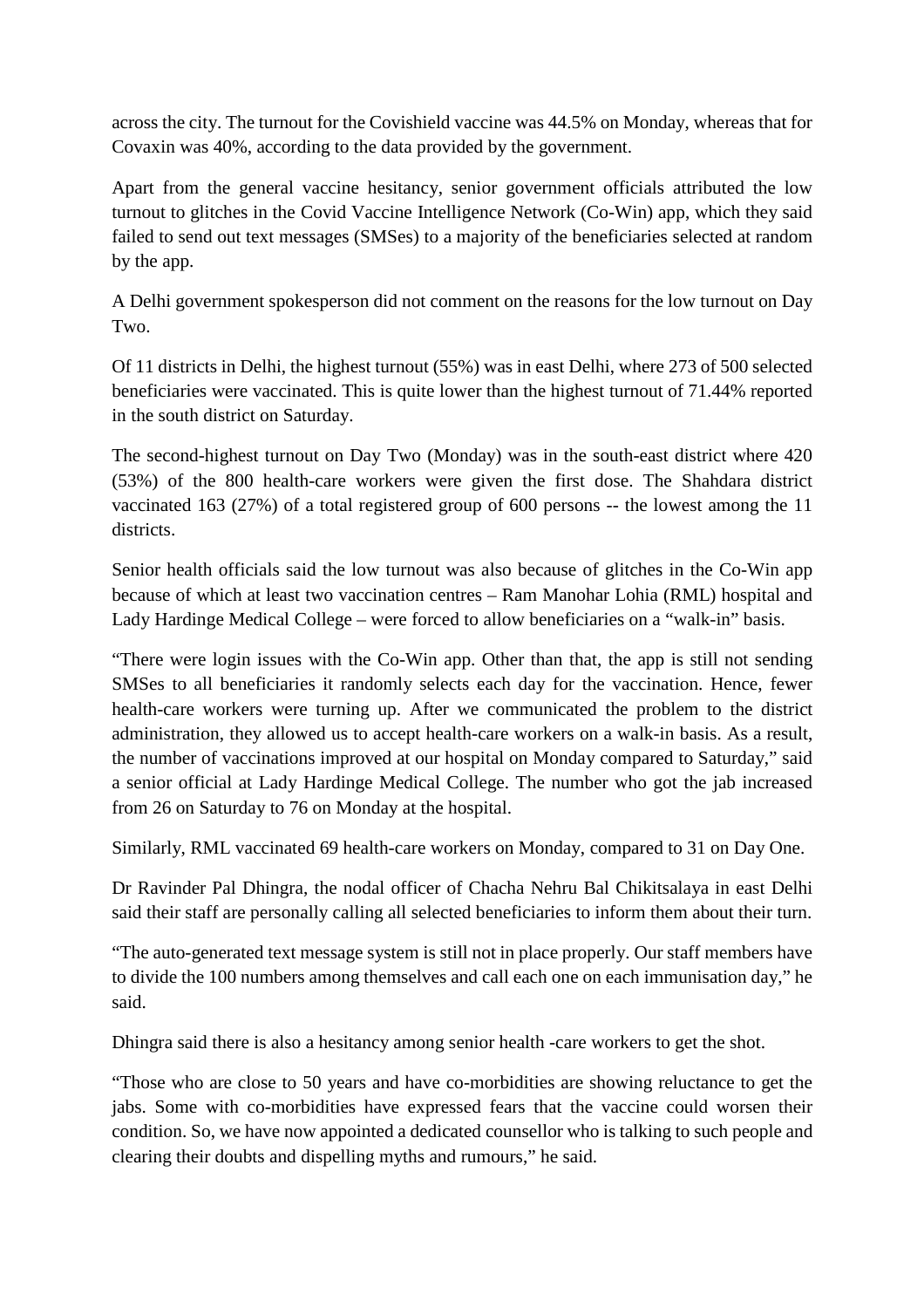#### Low turnout at AIIMS

Meanwhile, an official at AIIMS said the low turnout at the central government-run hospital, could be related to multiple factors, including apprehensions of adverse events and late notifications through the Co-WIN app.

A security guard of the hospital who received the shot on Saturday suffered anaphylaxis and was admitted to the facility. He was discharged on Sunday.

"Also, those who had refused on Saturday were again included in the list and they did not turn up again on Monday. Around 20 people had turned up at AIIMS, of which some had fever while others had history of allergies, only eight beneficiaries received the shots," the source said.

#### **Combat vaccine**

#### **Whatever it takes: On govt. powers to combat vaccine hesitancy (The Hindu: 20210119)**

https://www.thehindu.com/opinion/editorial/whatever-it-takes-on-govt-powers-to-combatvaccine-hesitancy/article33603615.ece

The government must do all within its powers to combat vaccine hesitancy

Faith in entities is often an act of personal commitment not amenable to falsification, but trust in a scientific process can be established with confidence-building measures and full disclosure of all relevant data. Any mass campaign that involves voluntary effort on the part of the public can succeed only when transparency and open communication channels are the tools of choice. If the poor rate of uptake of the COVID-19 vaccine in most of the States in the country is any indication, the government has not taken the people of the country along, in what is a purely voluntary exercise, but one vested with great power to retard the pace of the epidemic. For instance, Tamil Nadu, a State perceived to be largely health literate, and relatively wellequipped with health infrastructure, achieved only over 16% of its targeted coverage on the launch day. On the second day of vaccination, the compliance further dropped; in some States, vaccination was suspended. A marked favouring of the Covishield vaccine over Covaxin was also noticed in multiple States.

But none of this is a surprise. The signs, verily, were out there for everyone to see, for a long time indeed. Studies measured high levels of vaccine hesitancy among the general population, and among health-care workers, the first in the line list of people to receive free vaccination. Clearly, vaccine hesitancy was not addressed sufficiently, or not taken seriously enough. With the sequence of events that followed the clearance of Emergency Use Authorisation (in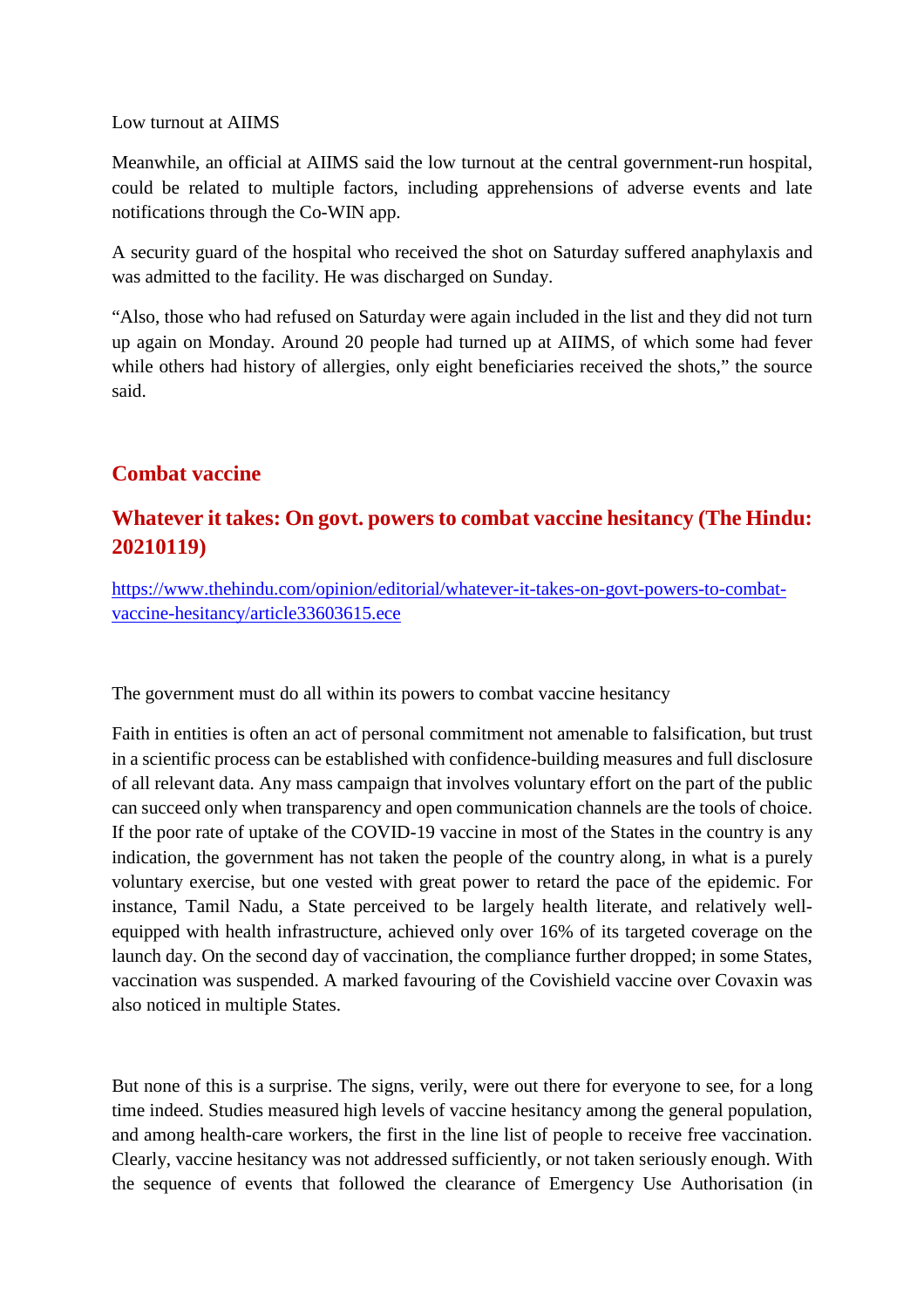Covaxin, it is emergency use authorisation in 'clinical trial mode') — a high-handed announcement with little attempt to put out compelling evidence in the public domain, or answer multiple queries in press conferences — vaccine hesitancy merely dug its heels in deeper. The inability of the government and agencies involved to amicably resolve controversies surrounding the clearance for Covaxin, even before it was able to produce interim data on efficacy from phase-3 trials, has had a direct consequence, as witnessed by poor numbers in its uptake so far. A vaccine, unequivocally, is public good, but the lack of transparency surrounding the roll-out of the COVID vaccines has done little to enhance trust in this experiential principle. This uncommon haste in trying to lunge towards the tape while still some distance from the finish line might have been justified if the state had taken the people along. Vaccinating the nation, however, is less a race than a slow and steady process. Building confidence in the process is crucial to achieving the task at hand. Prime Minister Narendra Modi's oft-repeated mantra, 'Sabka Saath, Sabka Vikas', is very relevant here. And the Health Ministry must do whatever it takes to make a success of the vaccination drive.

#### **Non-alcoholic fatty liver disease**

#### **Green med diet cuts non-alcoholic fatty liver disease by half: Study (New Kerala: 20210119)**

https://www.newkerala.com/news/2021/10779.htm

A green Mediterranean (MED) diet reduces intrahepatic fat more than other healthy diets and cuts non-alcoholic fatty liver disease (NAFLD) in half, according to a long-term clinical intervention trial.

The trail was led by Ben-Gurion University of the Negev researchers and a team of international colleagues.

The findings were published in Gut, a leading international journal focused on gastroenterology and hepatology.

"Our research team and other groups over the past 20 years have proven through rigorous randomized long-term trials that the Mediterranean diet is the healthiest," says lead researcher Prof. Iris Shai, an epidemiologist in the BGU School of Public Health who is also an adjunct lecturer at the Harvard T.H. Chan School of Public Health.

"Now, we have refined that diet and discovered elements that can make dramatic changes to hepatic fat and other key health factors."

Other Harvard investigators are Profs. Meir Stampfer and Frank Hu, chair of the Department of Nutrition at the Chan School.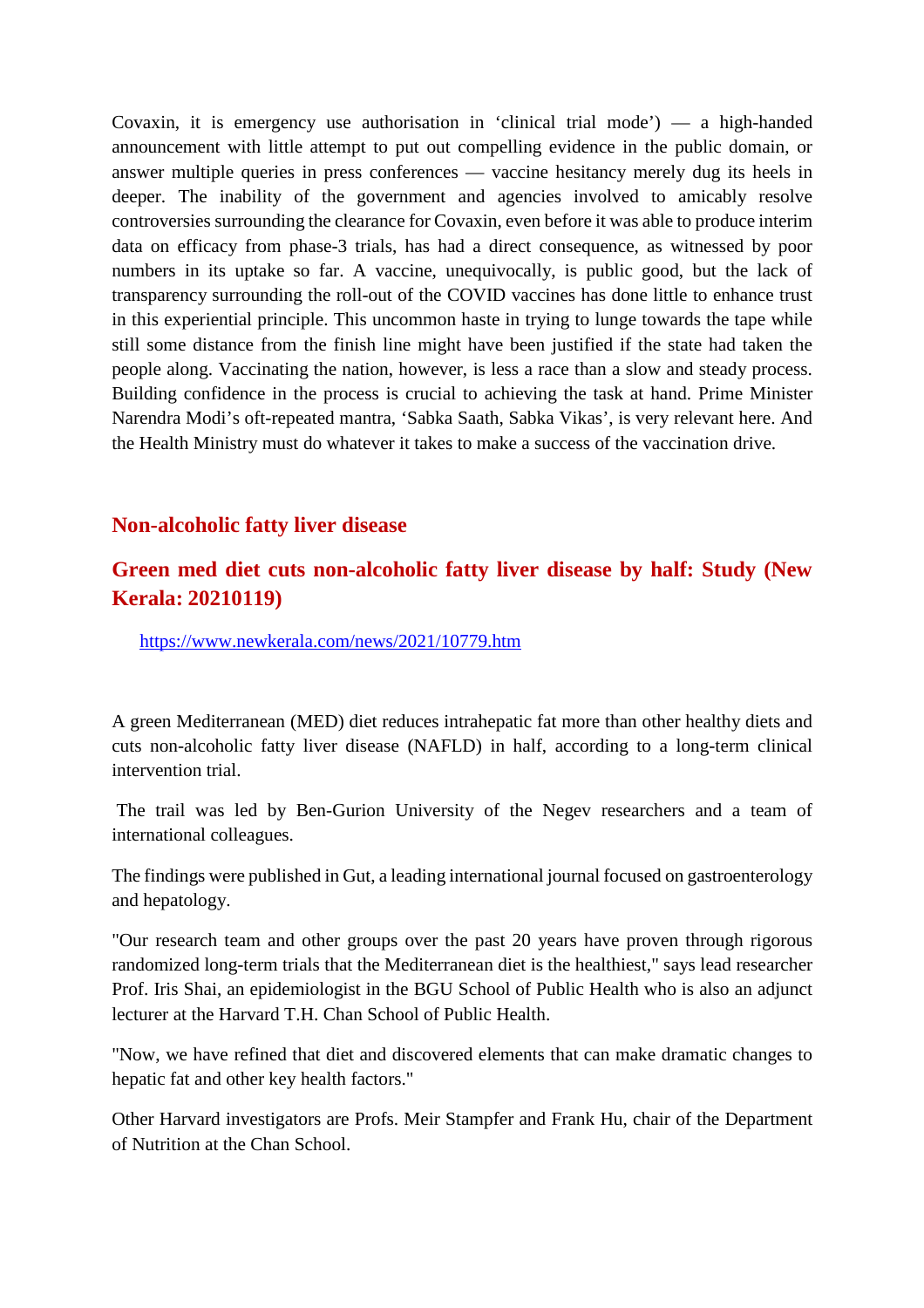NAFLD affects 25% to 30% of people in the United States and Europe. While some fat is normal in the liver, excessive fat (5% or higher) leads to insulin resistance, type 2 diabetes, cardiovascular risk, as well as decreased gut microbiome diversity and microbial imbalance. Since no drug is currently available to treat fatty liver, the only intervention is weight loss and curtailing of alcohol consumption.

This MRI-nutritional clinical trial (called Direct-Plus), conducted by an international research team led by Prof. Shai is the first to develop and test a new green Mediterranean diet. This modified MED diet is rich in vegetables, includes daily intake of walnuts (28 grams), and less processed and red meat. It is enriched with green components, high in polyphenols, including three to four cups of green tea/day and 100 grams (frozen cubes/day) of a Mankai green shake. Mankai, an aquatic green plant also known as duckweed, is high in bioavailable protein, iron, B12, vitamins, minerals, and polyphenols.

"Addressing this common liver disease by targeted lifestyle intervention might promote a more effective nutritional strategy," says Dr Anat Yaskolka-Meir, first author and member of the BGU School of Public Health. "This clinical trial demonstrates an effective nutritional tool for NAFLD beyond weight loss."

This 18-month trial DIRECT-PLUS began in 2017 at the Nuclear Research Center Negev in Dimona, Israel, when 294 workers in their fifties with abdominal obesity were randomly divided into three groups healthy dietary regimen, Mediterranean diet and green Mediterranean diet. In addition to the diet, all the participants were given a physical exercise regimen with a free gym membership. The participants underwent MRI scans to quantify the exact proportion of excess intrahepatic fat before and after the trial.

The results showed that every diet led to liver fat reduction. However, the green MED diet resulted in the greatest reduction of hepatic fat  $(-39\%)$ , as compared to the traditional Mediterranean diet (-20%) and the healthy dietary guidelines (-12%). The results were significant after adjusting for weight loss.

Overall, the green MED diet produced dramatic reductions in fatty liver. NAFLD prevalence dropped from 62% at baseline to 31.5% in the green Mediterranean group, down to 47.9% in the Mediterranean group and 54.8% in the healthy dietary regimen group.

Specifically, greater Mankai and walnut intake and less red/processed meat intake were significantly associated with the extent of IHF loss, after controlling for other variables. Both MED groups had significantly higher total plasma polyphenol levels. More specific polyphenols, found in walnuts and Mankai, were detected in the green MED group. The researchers hypothesize the effect of polyphenols and the reduction in red meat play a role in liver fat reduction.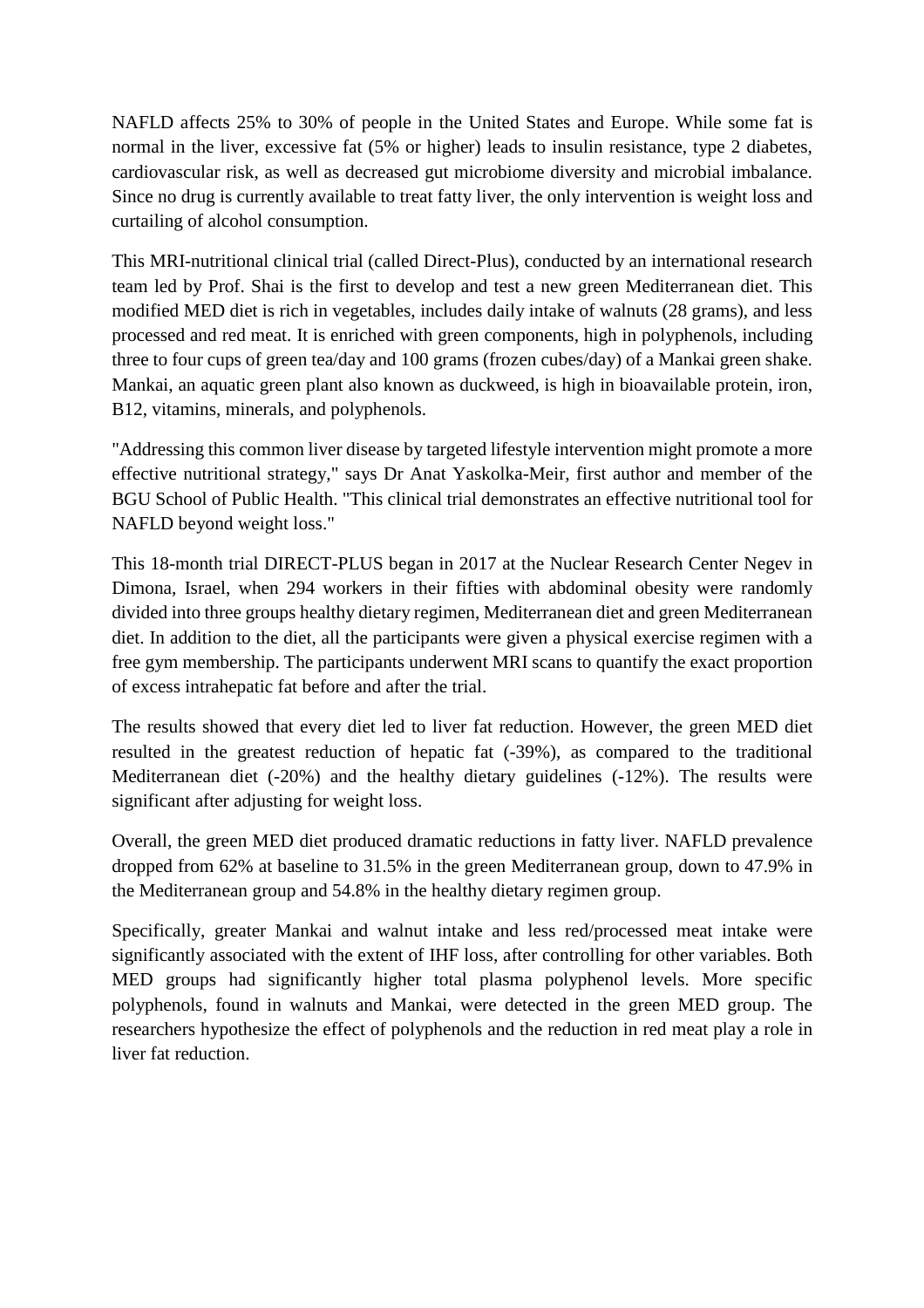#### **Tumour**

#### **New computational technique differentiates between cancer and normal cells within tumour samples: Study (New Kerala: 20210119)**

https://www.newkerala.com/news/2021/10765.htm

In an effort to address a major challenge when analyzing large single-cell RNA-sequencing datasets, researchers from the University of Texas MD Anderson Cancer Center have developed a new computational technique to accurately differentiate between data from cancer cells and the variety of normal cells found within tumor samples.

The work was published in the journal Nature Biotechnology.

The new tool, dubbed CopyKAT (copy number karyotyping of aneuploid tumors), allows researchers to more easily examine the complex data obtained from large single-cell RNAsequencing experiments, which deliver gene expression data from many thousands of individual cells.

CopyKAT uses that gene expression data to look for aneuploidy, or the presence of abnormal chromosome numbers, which is common in most cancers, said study senior author Nicholas Navin, Ph.D., associate professor of Genetics and Bioinformatics and Computational Biology. The tool also helps to identify distinct subpopulations, or clones, within the cancer cells.

"We developed CopyKAT as a tool to infer genetic information from the transcriptome data. By applying this tool to several datasets, we showed that we could unambiguously identify, with about 99 percent accuracy, tumor cells versus the other immune or stromal cells present in a mixed tumor sample," Navin said.

"We could then go one step further to discover the subclones present and understand their genetic differences," added Navin.

Historically, tumors have been studied as a mixture of all cells present, many of which are not cancerous. The advent of single-cell RNA sequencing in recent years has enabled researchers to analyze tumors in much greater resolution, examining the gene expression of each individual cell to develop a picture of the tumor landscape, including the surrounding microenvironment.

However, it's not easy to distinguish between cancer cells and normal cells without a reliable computational approach, Navin explained. Former postdoctoral fellow Ruli Gao, Ph.D., now assistant professor of Cardiovascular Sciences at Houston Methodist Research Institute,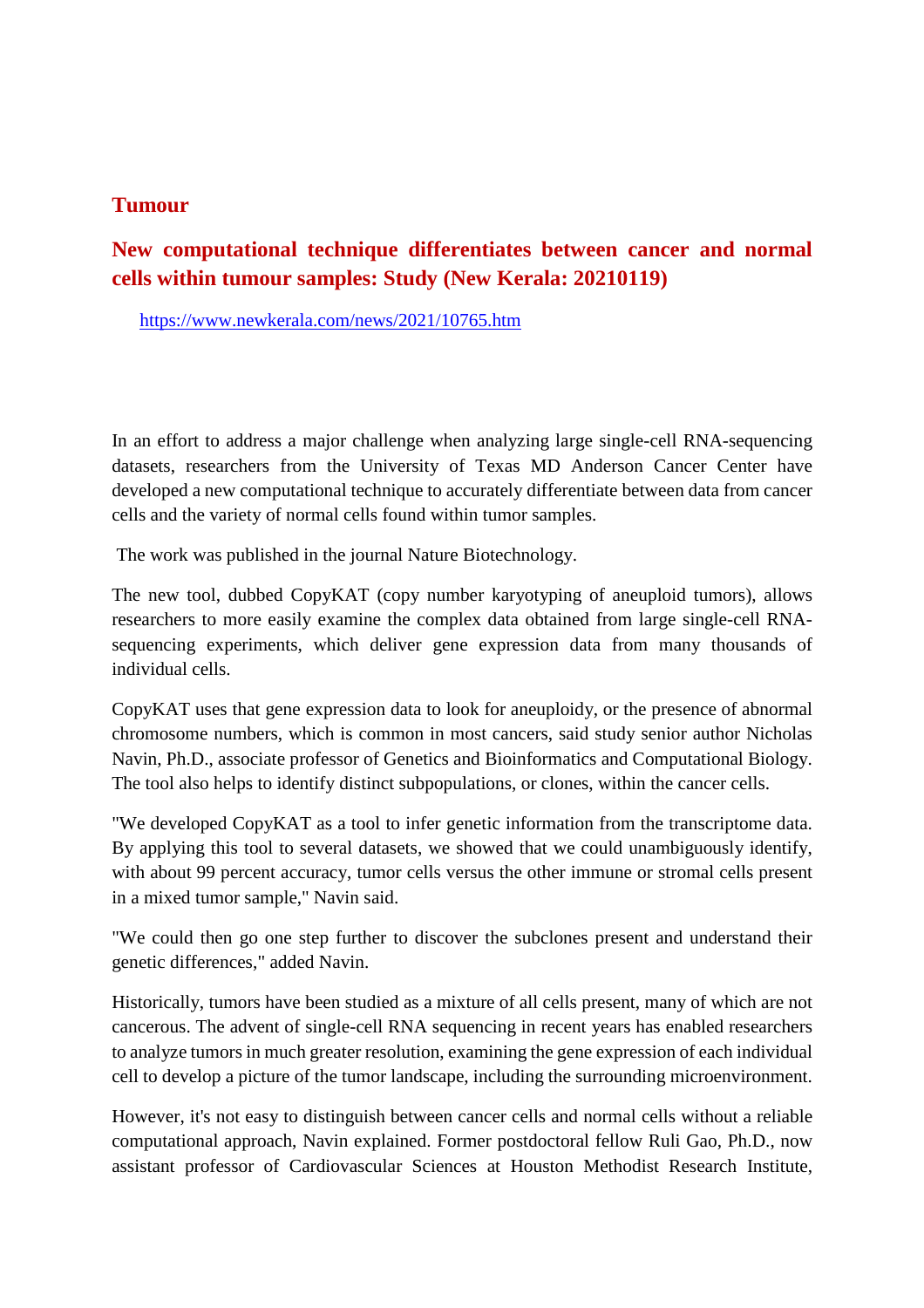developed the CopyKAT algorithms, which improve upon older techniques by increasing accuracy and adjusting for the newest generation of single-cell RNA-sequencing data.

The team first benchmarked its tool by comparing results to whole-genome sequencing data, which showed high accuracy in predicting copy number changes.

In three additional datasets from pancreatic cancer, triple-negative breast cancer and anaplastic thyroid cancer, the researchers showed that CopyKAT was accurate in distinguishing between tumor cells and normal cells in mixed samples.

These analyses were made possible through collaborations with Stephen Y. Lai, M.D., Ph.D., professor of Head and Neck Surgery, as well as Stacy Moulder, M.D., professor of Breast Medical Oncology, and the Breast Cancer Moon Shot, part of MD Anderson's Moon Shots Program, a collaborative effort to rapidly develop scientific discoveries into meaningful clinical advances that save patients' lives.

In analyzing these samples, the researchers also showed the tool is effective in identifying subpopulations of cancer cells within the tumor based on copy number differences, as confirmed by experiments in triple-negative breast cancers.

"By using CopyKAT, we were able to identify rare subpopulations within triple-negative breast cancers that have unique genetic alterations not widely reported, including those with potential therapeutic implications," Gao said.

"We hope this tool will be useful to the research community to make the most of their singlecell RNA-sequencing data and to drive new discoveries in cancer," Gao added.

The tool is freely available to researchers here. The authors note that the tool is not applicable to the study of all cancer types. Aneuploidy, for example, is relatively rare in pediatric and hematologic cancers.

#### **Vaccination**

#### **Experts advise people to avoid alcohol during vaccination (New Kerala: 20210119)**

#### https://www.newkerala.com/news/2021/10551.htm

Alcohol intake should be avoided after getting the first jab of the Covid-19 vaccine for some days and abstinence should also be maintained after the second jab for some days, health experts said on Monday, as alcohol can hinder the effect of the vaccine.

According to experts, drinking alcohol, especially heavy drinking, may reduce your body's ability to build immunity in response to a virus.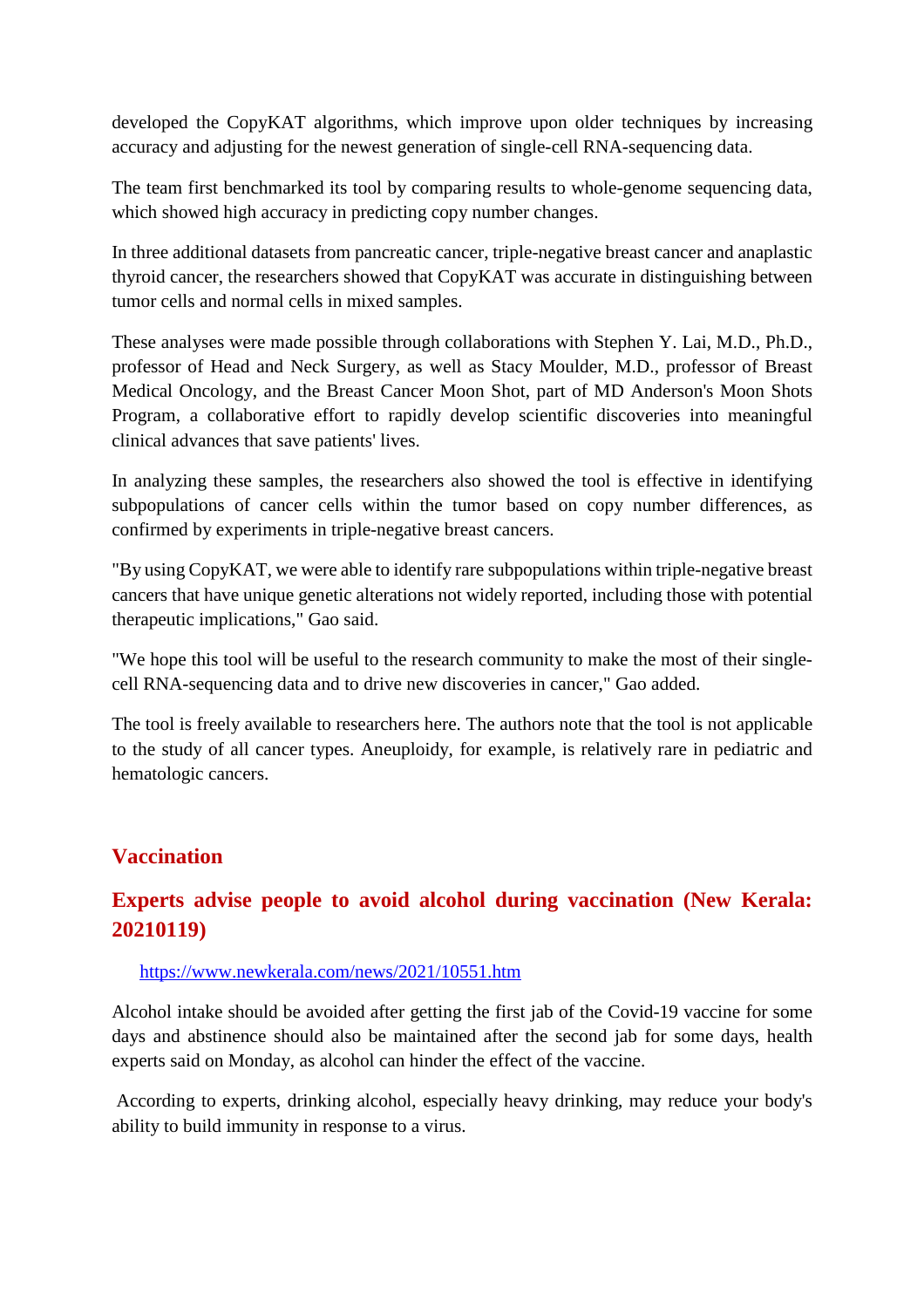"First of all, consumption of alcohol is not advisable at all in any condition. But, drinking alcohol can reduce your body's ability to build immunity in response to a virus," Satish Kaul, HOD and Director, Internal Medicine, Narayana Hospital, Gurugram told IANS.

According to healthline.com, a Russian health official last month advised citizens being vaccinated with the country's Sputnik V vaccine that they should abstain from alcohol for two months.

However, the developer of the vaccine, Alexander Gintsburg, later commented that this advice is too extreme.

In a tweet from the Sputnik V account, Gintsburg advised refraining from alcohol for three days after each injection, guidance that he says applies to all vaccines.

"Excessive alcohol intake can reduce the immune responses to the vaccine. Since Russians are known for heavy drinking, their government has advised them to avoid drinking for two weeks prior to the first dose and six weeks after the second dose.

"The Sputnik vaccine is given in two doses 21 days apart. Occasional glass of wine or beer will not interfere with the immune response," said Sudhir Bhandari, principal and controller at the SMS Medical College in Jaipur.

Currently, India is banking on two vaccines -- Serum Institute of India's 'Covishield' and Bharat BioTech's 'Covaxin' -- and four more are in the pipeline to be rolled out in the country, according to Prime Minister Narendra Modi.

To date, a total of 447 Adverse Events Following Immunisation (AEFI) have been reported in the last two days of the massive inoculation drive against Covid-19 that is now underway in the country.

"The consumption of alcohol, sleepless nights or any other unhealthy activities like smoking etc. should be avoided in order to get maximum benefit of any vaccine," Kaul informed.

People who have taken the vaccine must ensure a healthy lifestyle and avoid binge drinking around the time of the vaccination.

"Some neurological symptoms like dizziness have been reported after vaccination, therefore, it is suggested not to take alcohol for 24-48 hours after vaccination so that patient can appreciate any side effect of vaccination," said Manoj Goel, Director, Pulmonology, Fortis Memorial Research Institute, Gurugram.

"To ensure healthy lifestyle, alcohol consumption should be avoided," added Harshal R Salve, Associate Professor at Centre for Community Medicine, AIIMS.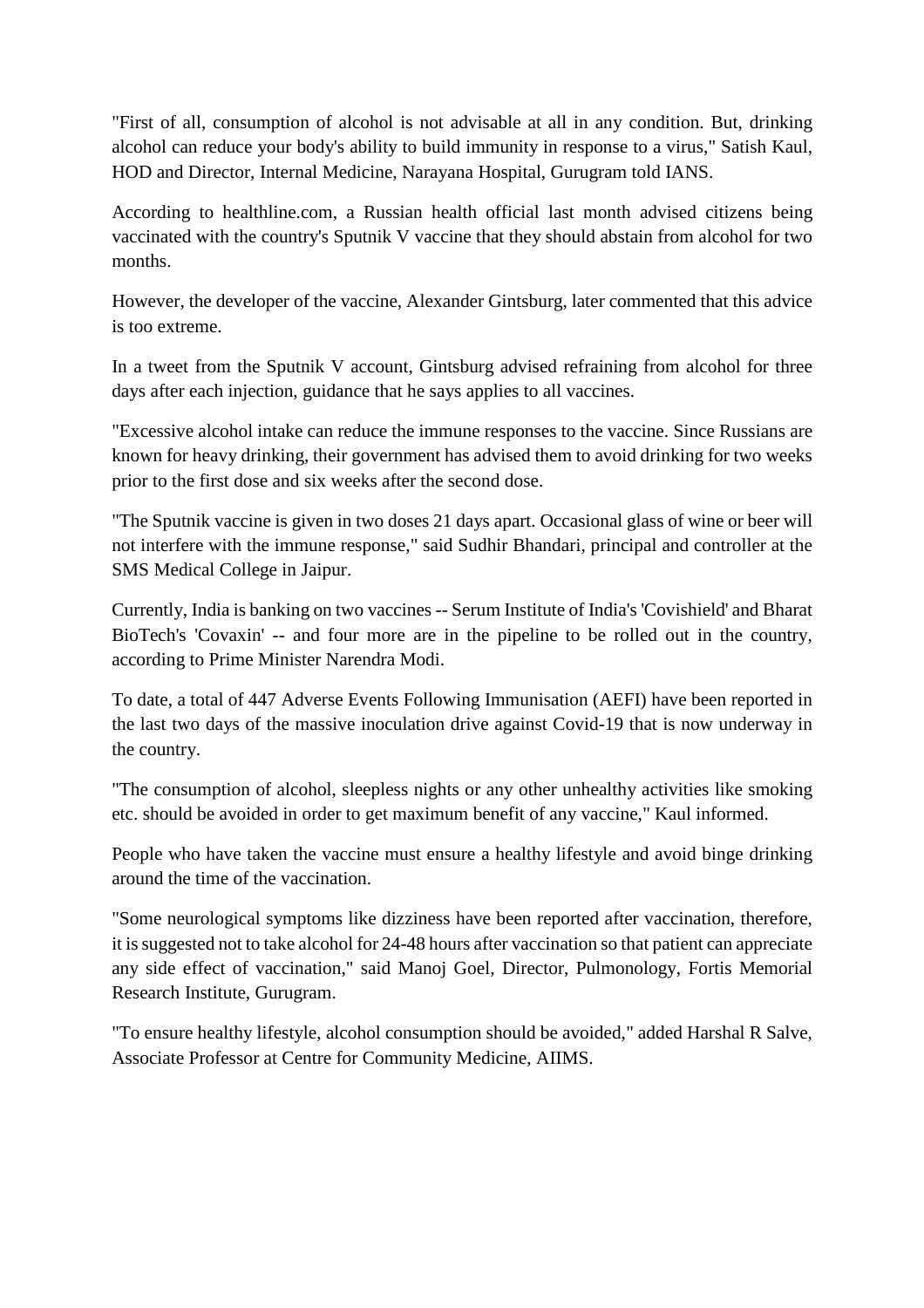#### **Eczema**

#### **Study: Environmental allergens linked to acute itching in eczema patients (New Kerala: 20210119)**

https://www.newkerala.com/news/2021/10474.htm

A new research has indicated that itching often doesn't respond to antihistamines because the itch signals are being carried to the brain along a previously unrecognized pathway that current drugs don't target.

New research from Washington University School of Medicine in St. Louis indicates that allergens in the environment often are to blame for episodes of acute itch in eczema patients.

The new findings, published in the journal Cell, point to a possible new target and strategy to help eczema patients cope with those episodes of acute and severe itch.

"Years ago, we used to think that itch and pain were carried along the same subway lines in the nerves to the brain, but it turned out they weren't, and these new findings show there's another pathway entirely that's causing these episodes of acute itching in eczema patients," said principal investigator Brian S. Kim, MD, a dermatologist and an associate professor of medicine.

"The itch can be maddening. Patients may rate their chronic itch at around a 5 on a scale of 10, but that goes up to 10 during acute itch flares. Now that we know those acute flares are being transmitted in an entirely different way, we can target that pathway, and maybe we can help those patients," added Kim.

The typical pathway for itching in eczema patients involves cells in the skin that are activated and then release histamine, which can be inhibited with antihistamine drugs. But with this acute itching, a different type of cell in the bloodstream transmits itch signals to the nerves.

Those cells produce too much of another non-histamine substance that triggers itch therefore antihistamines don't work in response to such signals.

"We've connected acute itching in eczema to allergic reactions transmitted by an entirely different population of cells," said Kim, also the co-director of the Center for the Study of Itch and Sensory Disorders.

"In patients who experience episodes of acute itching, their bodies react in the same way as in people with acute allergy. If we can block this pathway with drugs, it might represent a strategy for treating not only itch but other problems, including perhaps hay fever and asthma," added Kim.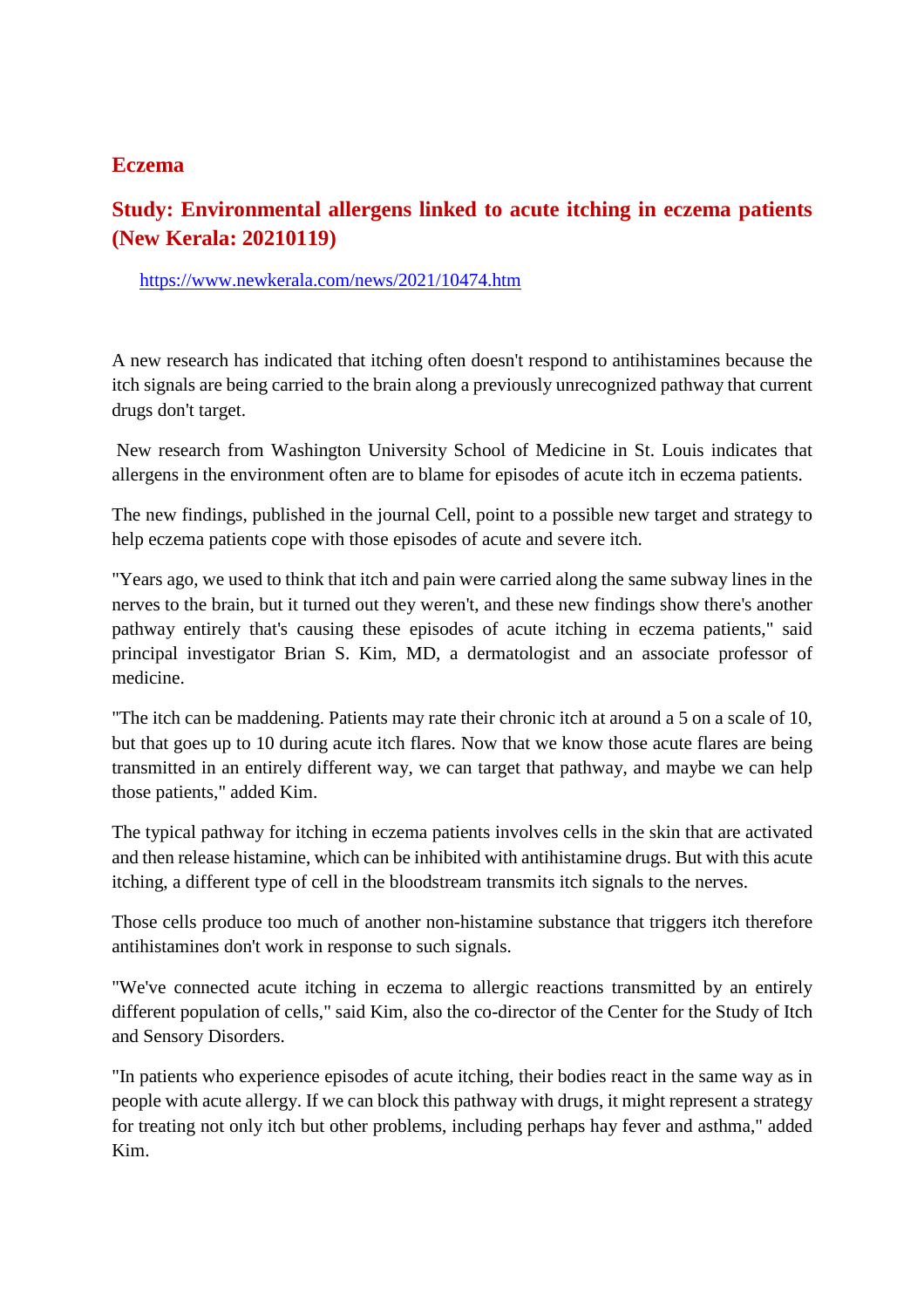In recent years, several clinical studies have tested a strategy that involves blocking Immunoglobulin E (IgE), a substance produced by the immune system in response to allergens. Patients with allergies produce IgE, causing allergic reactions, but its role in itch has been unclear.

Reviewing data from clinical studies of drugs aimed at treating chronic itching, Kim found a pattern in which patients reported episodes of acute itching, often after exposure to environmental allergens.

He also found that eczema patients who make IgE in response to allergens in the environment were more likely to experience those episodes of severe, acute itch.

"Environmental allergens actually promote this type of itch. Say a patient with eczema goes to Grandma's house, where there's a cat, and that person's itching just goes crazy. Its likely cat dander is activating IgE, and IgE is activating itch," he said.

Kim's team took these observations to the laboratory. Studying the animals, they found that when the mice made IgE, they began to itch. But unlike standard itch signals, in which cells in the skin called mast cells release histamine, the IgE in mice with eczema activated a type of white blood cell called a basophil.

Those cells then activated an entirely different set of nerve cells than the cells that carry itch signals that respond to antihistamines.

The discovery that acute itching in eczema is linked to exposure to allergens may help them avoid things that make them itch intensely, including animals, dust, mold, or certain foods.Meanwhile, it also offers drug companies new targets for treating itch in eczema patients, including proteins and molecules Kim's team has identified along this newly identified neuroimmune pathway.

#### **Vaccination (Hindustan: 20210119)**

https://epaper.livehindustan.com/imageview\_583468\_86090886\_4\_1\_19-01- 2021\_0\_i\_1\_sf.html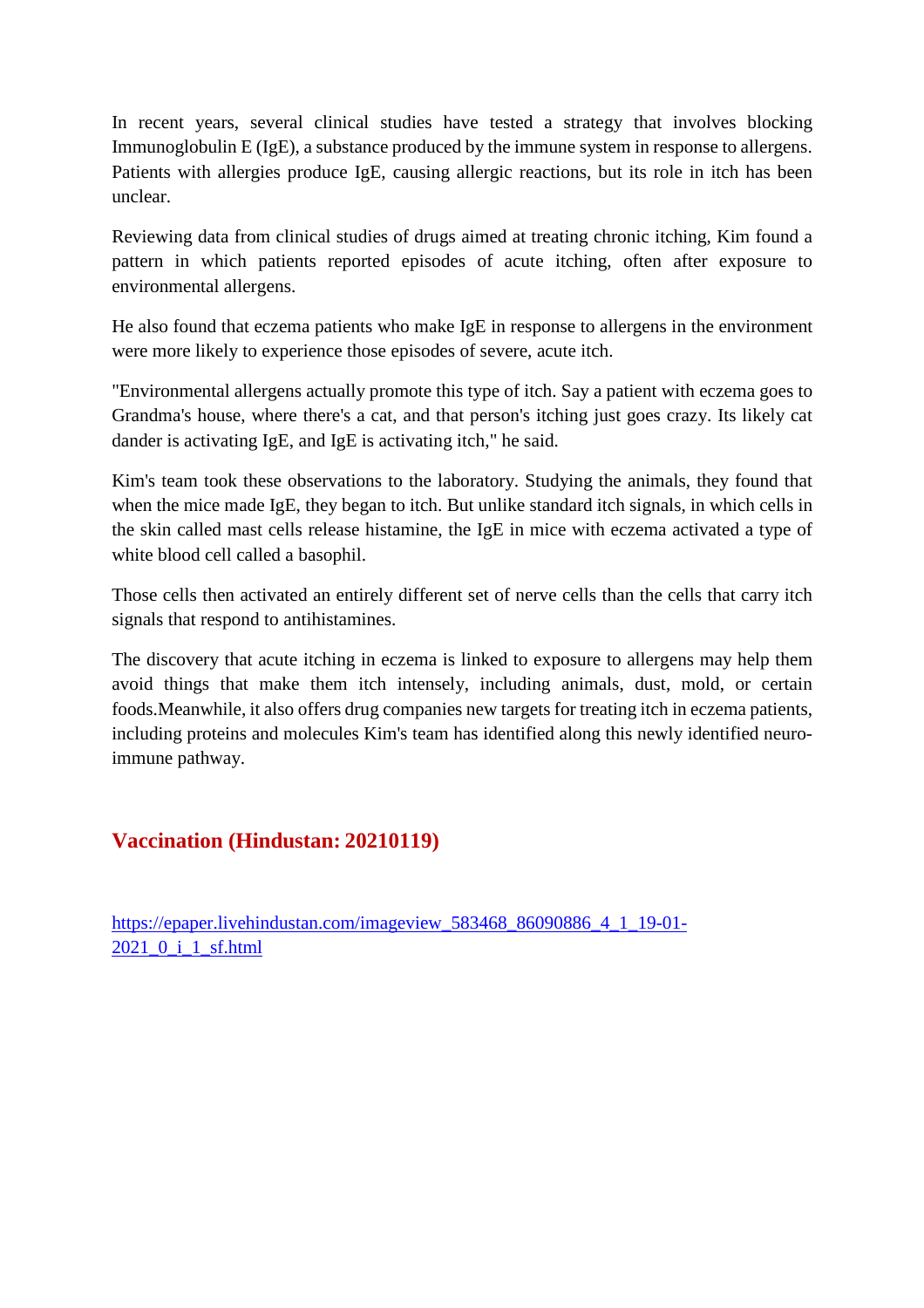

#### **CoronaVaccination (Hindustan: 20210119)**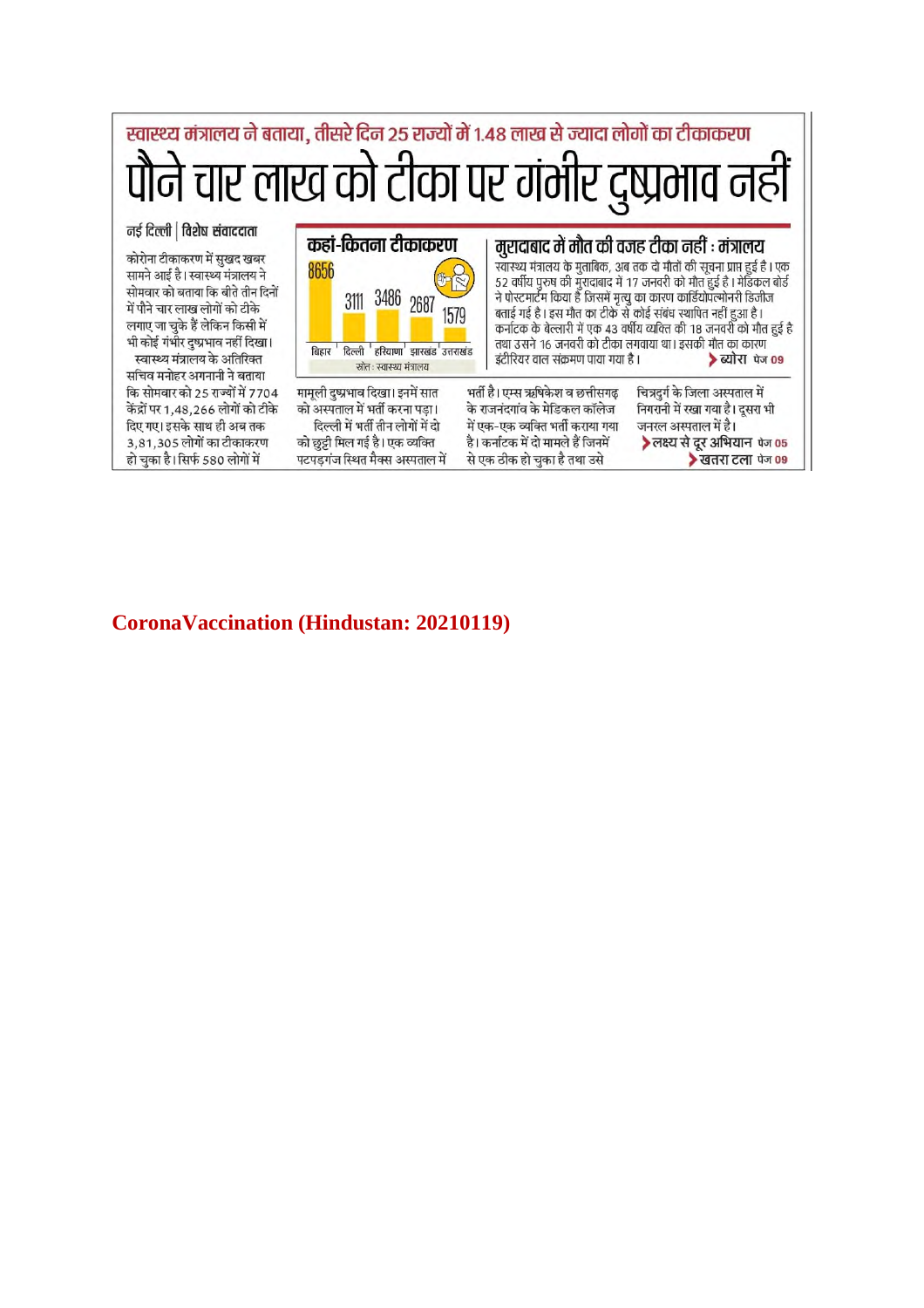# दूसरे दिन भी लक्ष्य से दूर रहा कोरोना टीकाकरण

#### हिन्दुस्तान पडताल

सोमवार को टीकाकरण के दूसरे दिन शनिवार के मुकाबले कम लोगों ने टीका लगवाया। सोमवार को 44% लोगों को टीका लगा. जबकि शनिवार को 53% ने टीका लगवाया था। 26 लोगों में टीके के हल्के दष्प्रभाव मिले। वहीं लोकनायक अस्पताल में टीका लगवाने वालों को मैसेज ही नहीं पहुंचा। **हिन्दुस्तान टीम** की रिपोर्ट...

 $3598$  ਗੈਗੋ ਕੀ टीका लगाया गया. शनिवार को 4319 को लगा था टीका

#### लोगों तक नहीं पहुंचा एसएमएस

0 । :00 बजे दोपहर लोकनायक अस्पताल

टीकाकरण के दमरे दिन सोमवार को लोकनायक अस्पताल में दोपहर 1:15 बजे तक केवल छह लोगों को टीका लगाया जा सका था। इन छह लोगों में रानाना जा समय ना २१ छठ लाना न<br>एक खुद लोकनायक अस्पताल के ्गः जुन् रामिणानम् जारसारम् नः<br>कोरोना वैक्सीनेशन प्रोग्राम कॉर्डिनेटर प्रियकांत शर्मा थे। जिन्हें टीका लगना था. उन तक एसएमएस नहीं पहुंचा।

अस्पताल में काफी समय तक टीका लगाने के लिए लोग नहीं पहुंचे, जिसके रागान काराए साग गढ़ा यह प,ाजसक<br>बाद सूची देखकर लाभार्थियों को फोन - जब पूजा देखकार राग मानवा का गां<br>किया गया। पता चला कि जिन लोगों को ्या। इस वजह से उन्हें कोई जानकारी<br>ही नहीं थी। ऐसे में जो लोग अस्पताल .<br>में मौजूद थे, वो तो टीका लगवाने पहुंच गए. लेकिन जो लोग दर थे. उन्होंने बाद में टीका लगवाने की बात कही।

अस्पताल के कोविड वैक्सीनेशन प्रोग्राम कॉर्डिनेटर और सुपरवाइजर रायने नगर ने उम्मीद जताई है कि<br>प्रियकांत शर्मा ने उम्मीद जताई है कि<br>आने वाले दिनों में वैक्सीन लगवाने .<br>वाले लोगों की संख्या बढ़ेगी।

सहले दिन टीका लगवाने वालों को **ही गया मैसेज :** अस्पताल के सूत्रों ने बताया कि कोविन एप में गडबड़ी के चलते सोमवार को टीका लगवाने वाले स्तास्थानप्रतियों के पास कोई पैसेज नहीं पहुंचा। सॉफ्टवेयर से उन लोगों के पास दोबारा मैसेज चला गया, जिन्होंने पहले दिन टीका लगवाया था। हालांकि अस्पताल प्रशासन ने टीका लगवाने वाले लोगों को रोज फोन करने की योजना बनाई है।





.<br>पटपडगंज के एक निजी अस्पताल में सोमतार को कोरोना वैक्सीन कोतिशील्ड लगताती स्वास्थ्यकर्मी। • संजीव वर्ग

पहला टीका

.<br>मैं इसलिए टीका

लगवान जान<br>आया, क्योंकि<br>अस्पताल में ड्यूटी

के दौरान संक्रमण

का खतरा बना

टीका लगवाने के

बाद किसी प्रकार<br>की परेशानी नहीं

लगवाने आगे

# 12 बजे तक नहीं हो पाई थी शुरुआत

#### **09:00 बजे सुबह** राजीव गांधी सुपर स्पेशियलिटी

राजीव गांधी सुपर स्पेशियलिटी अस्पताल में दोपहर 12 बजे तक टीकाकरण शुरू नहीं हुआ था। शनिवार के मुकाबले सोमवार को कम उत्साह .<br>दिखा। केंद्र पर तो पर्याप्त व्यवस्था की गई थी, लेकिन टीका लगवाने गिनती के लोग पहुंच रहे थे। दोपहर 12:30 बजे तक 10 लोगों को ही टीका लगा था।

प्रशासन की ओर से यहां 100 लोगों की सूची भेजी गई थी, लेकिन लोगों ने टीका लगवाने में रुचि नहीं दिखाई। टीका लगाने से पहले लोगों को बताया जा रहा था कि उन्हें कौन सा टीका

#### किसी के पेट में दर्द तो किसी के परिवार में मौत हो गई थी

जब अस्पताल से सची में दर्ज लोगों को फोन किया गया तो उन लोगों ने ी काकरण के लिए न आने की वजह पेट दर्द, पत्रिवार में किसी की अकारिमक<br>टीकाकरण के लिए न आने की वजह पेट दर्द, परिवार में किसी की अकारिमक<br>मौत जैसी वजहें बताईं। जानकारों की मानें तो लोगों में टीका लगवाने को लेकर ास थी संशय बना हुआ है । यहां स्थानीय जिला प्रशासन की कार में दो कोल्ड<br>अब भी संशय बना हुआ है । यहां स्थानीय जिला प्रशासन की कार में दो कोल्ड<br>स्टोरेज डिब्बों में वैक्सीन अस्पताल लाई थी । यहां सीरम इंस्टीट्यूट की वैक्सीन कोविशील्ड लोगों को लगाई गई।

लगाया जा रहा है। विभाजमधा स्पीकर के आने की सूचना मिलने के बाद अस्पताल के गार्ड. आईटी विभाग के कर्मचारी समेत अन्य लोगों को टीके के लिए राजी कर लाया गया।<br>लिए राजी कर लाया गया।<br>**लोग टीका लगवाने आगे आए** :

टीकाकरण केंद्र का निरीक्षण करने के

रहता है। मुझे गर्व है कि शुरुआती<br>चरण में मेरा चुनाव किया गया।<br>चोरभ, सुरक्षाकर्मी, राजीव गांधी अस्पताल बाट विधानसभा समेकर ने कहा कि संख्या कम जरूर है, लेकिन यह धीरे-धीरे सधरेगी। उन्होंने लोगों से अपील कि कि वह घबराएं नहीं और टीका लगवाने के लिए आगे आएं। पहले दिन सबसे पहले टीका लगवाने वाले डॉ. विकास

डोगरा से उन्होंने मुलाकात की।

हुई । मुझे टीका<br>लगा, इसके लिए मैं प्रशासन का शुक्रिया अदा करता हूं। 28 दिन बाद<br>फिर टीका लगवाने आऊंगा। विनोद, सुरक्षाकर्मी, राजीव गांधी अस्पताल

### कोविड से स्वरू

#### 0 । :00 बजे दोपहर डॉ. हेडनेवार आरोग्य संस्थान

डॉ. हेडगेवार आरोग्य संस्थान ...<br>कडकडडमा में शनिवार को 36 लोगों को टीका लगाया गया था, जबकि यहां सोमवार को टीका लगवाने वालों की संख्या 48 तक पहुंच गई। टीका लगवाने



#### **Plastic and Burn Surgery Deptt. (Hindustan: 20210119)**

https://epaper.livehindustan.com/imageview\_583473\_86442996\_4\_1\_19-01- 2021 5 i 1 sf.html